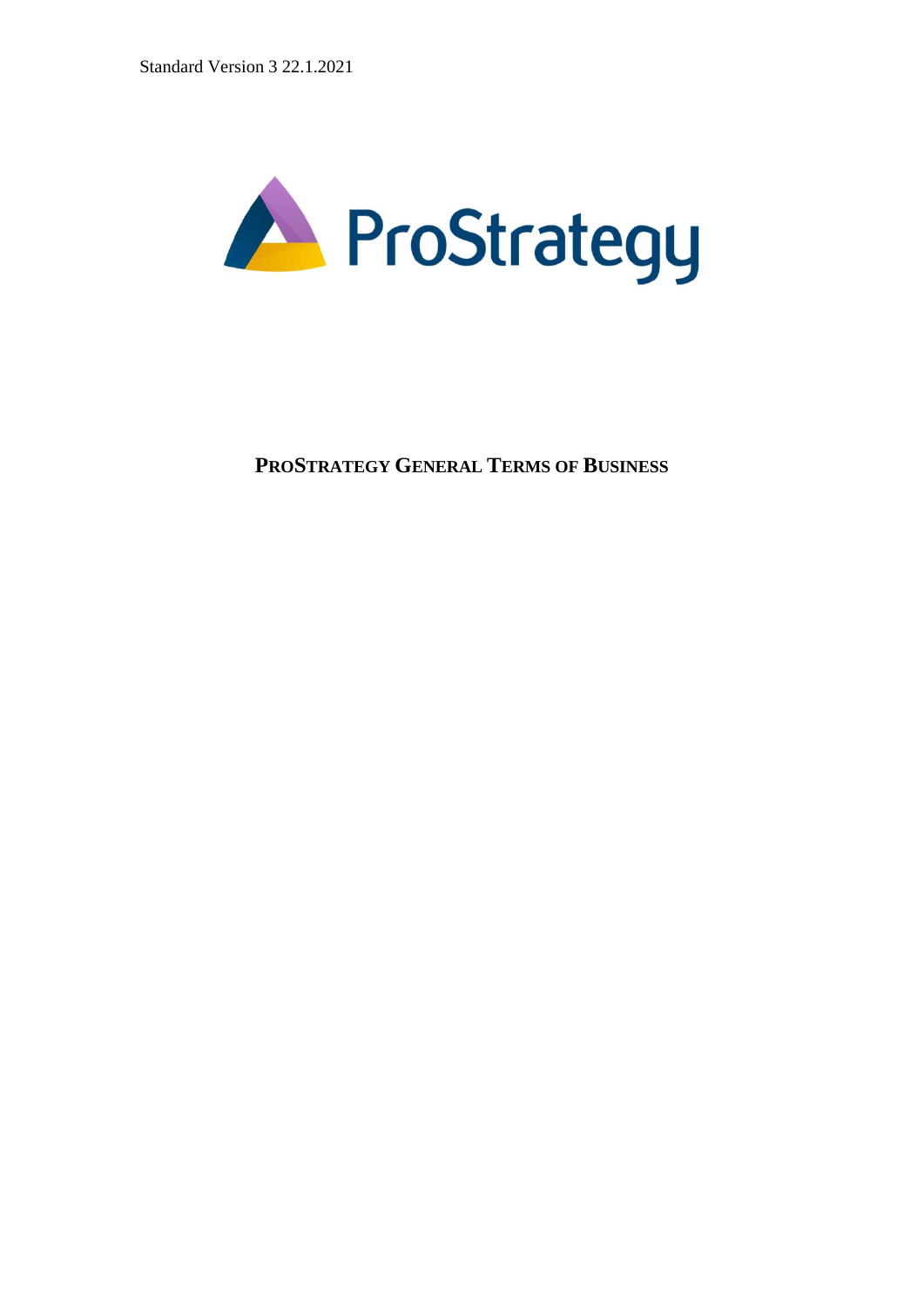# **CONTENTS**

| <b>CLAUSE</b>    |  |
|------------------|--|
| 1.               |  |
| 2.               |  |
| $\mathcal{F}$    |  |
| $\overline{4}$ . |  |
| 5 <sub>1</sub>   |  |
| 6.               |  |
| 7 <sub>1</sub>   |  |
| 8.               |  |
| 9.               |  |
| 10 <sup>1</sup>  |  |
| 11.              |  |
| 12 <sub>1</sub>  |  |
| 13.              |  |
| 14               |  |
| 15.              |  |
| 16.              |  |
| 17.              |  |
| 18.              |  |
| 20.              |  |
| 21.              |  |
| 22.              |  |
| 23.              |  |
| 24.              |  |
| 25.              |  |
| 26.              |  |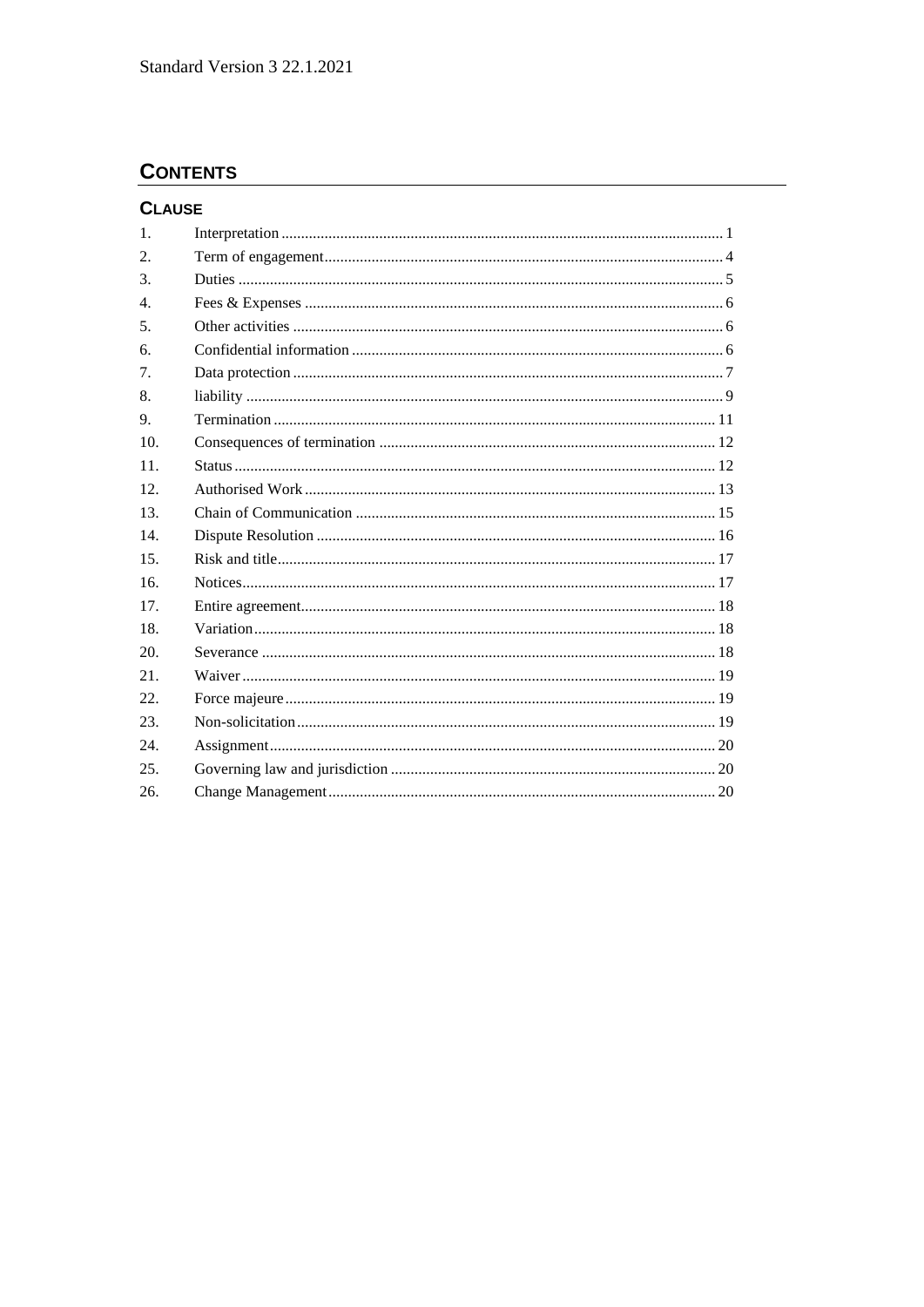#### **GENERAL TERMS**

In the absence of any signed Customer Agreement between PSC and its Customer these ProStrategy General Terms of Business (the "Terms" or "General Terms of Business") shall govern the contractual relationship between the Customer and PSC together with any Software Provider Conditions and/or Ancillary Agreements and/or additional terms expressly agreed in writing between the Customer and PSC that are subject to these Terms. These Terms shall apply when the Customer accepts a proposal from PSC or when PSC performs services or carries out work or provides products or licenses for Software to the Customer pending the signing of a Customer Agreement between the Customer and PSC. The individual who accepts such a proposal or who requires PSC to perform services, carry out work or provide products or licences for Software represents that he or she is authorised to bind the Customer to these Terms.

#### **1. INTERPRETATION**

1.1 The definitions and rules of interpretation in this clause apply in the Agreement and in any Ancillary Agreement (unless the context requires otherwise).

**Affiliate:** includes, in relation to either the Customer or PSC, each and any subsidiary or holding company of the Customer or PSC and each and any subsidiary of a holding company of the Customer.

**Agreement:** any contract formed between PSC and the Customer governed by these General Terms of Business together with Software Provider Conditions and/or Ancillary Agreements and/or any additional terms expressly agreed between the Customer and PSC that are subject to these Terms pending the signing of a Customer Agreement.

**Ancillary Agreements:** an agreement or document that is ancillary to these General Terms of Business and made subject to these General Terms of Business. The Statement of Work and all Software Provider Conditions that govern the provision of Software or Software Provider Services shall be considered Ancillary Agreements.

**Authorised Localisation:** means a specific Localisation for a specific geographic region that does not compete with any Localisation created or marketed by the Software Provider for such geographic region, together with any hot fixes, service packs, feature packs, error corrections or updates distributed by PSC.

**Authorised Translation:** means a specific Translation of any Software for a specific geographic region that does not compete with any Translation created or marketed by the Software Provider for such geographic region, together with any hot fixes, service packs, feature packs, error corrections or updates provided by PSC.

**Authorised Use:** the specified level at which the Customer is authorised to execute or run the Software and Authorised Work. That level may be measured by number of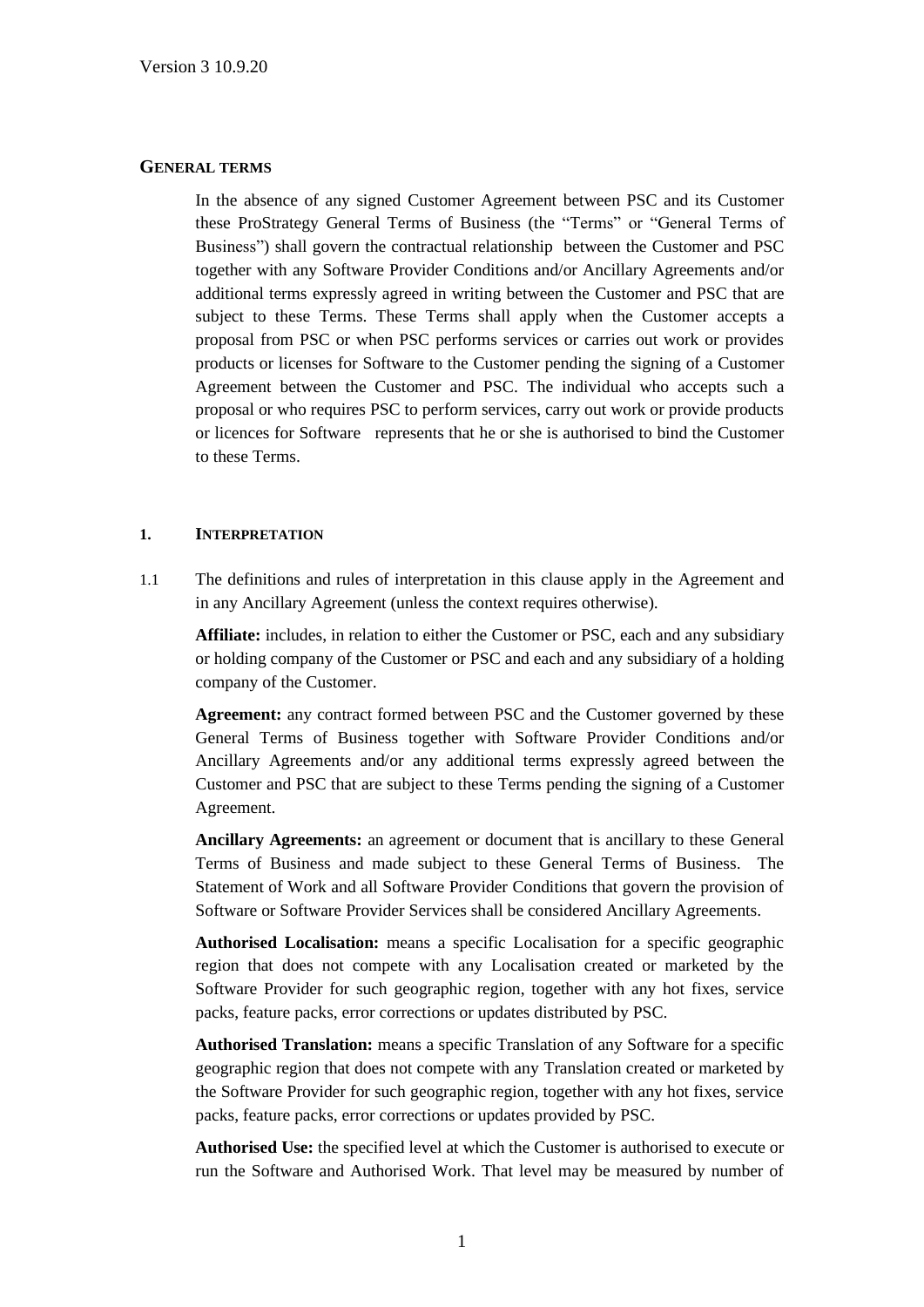users, millions of service units ("MSUs") Processor Value Units ("PVUs") or other level of use specified by the Software Provider.

**Authorised Work:** means a Customisation or an Authorised Localisation or an Authorised Translation.

**Capacity:** as agent, consultant, director, employee, owner, partner, shareholder or in any other capacity.

**Commencement Date:** the date when the Customer accepts these Terms by accepting a proposal from PSC that was subject to these Terms or when the Customer requires PSC (and PSC agrees) to perform services, carry out work or provide products or provide a licence for Software in accordance with such a proposal unless otherwise expressly agreed in writing.

**Confidential Information:** information (whether or not recorded in document form, or stored on any magnetic or optical disk or memory) relating to the business, products, affairs and finances of the Customer or PSC for the time being confidential to the relevant party or any Software Provider and trade secrets including, without limitation, technical data and know-how relating to the business of the Customer or PSC or any Software Provider or any of their respective business contacts.

**Customer:** the registered corporate body that has accepted a proposal from PSC or requested PSC to perform services, carry out work or provide products or licenses for software to the Customer pending the signing of a Customer Agreement between the Customer and PSC or which has entered into one or more of the associated Ancillary Agreements subject to these General Terms of Business**.**

**Customer Agreement:** an agreement incorporating these Terms (save as expressly agreed to the contrary) signed in writing or electronically in an agreed, lawful and binding form by or on behalf of the Customer and PSC

**Customisation:** means:

- (1) any modification or other change that PSC makes to the code of the Software to meet a Customer's specific business needs; or
- (2) any software that PSC independently develops for Customers that works with the Software; and
- (3) Customisations are not Localisations or Translations.

**Data Protection Legislation**: (i) up and until 25 May 2018, the Data Protection Acts 1988-2003; (ii) on and after 25 May 2018 when the Data Protection Acts 1988-2003 are no longer directly applicable in Ireland, the General Data Protection Regulation (*(EU) 2016/679*) (the "**GDPR**") and any national implementing laws, regulations and secondary legislation, as amended or updated from time to time, in Ireland; and then (iii) any successor legislation to the GDPR.

**Data Subject** has the meaning set out in applicable Data Protection Legislation.

**Deliverables:** means the Software, Authorised Work and the Services as applicable.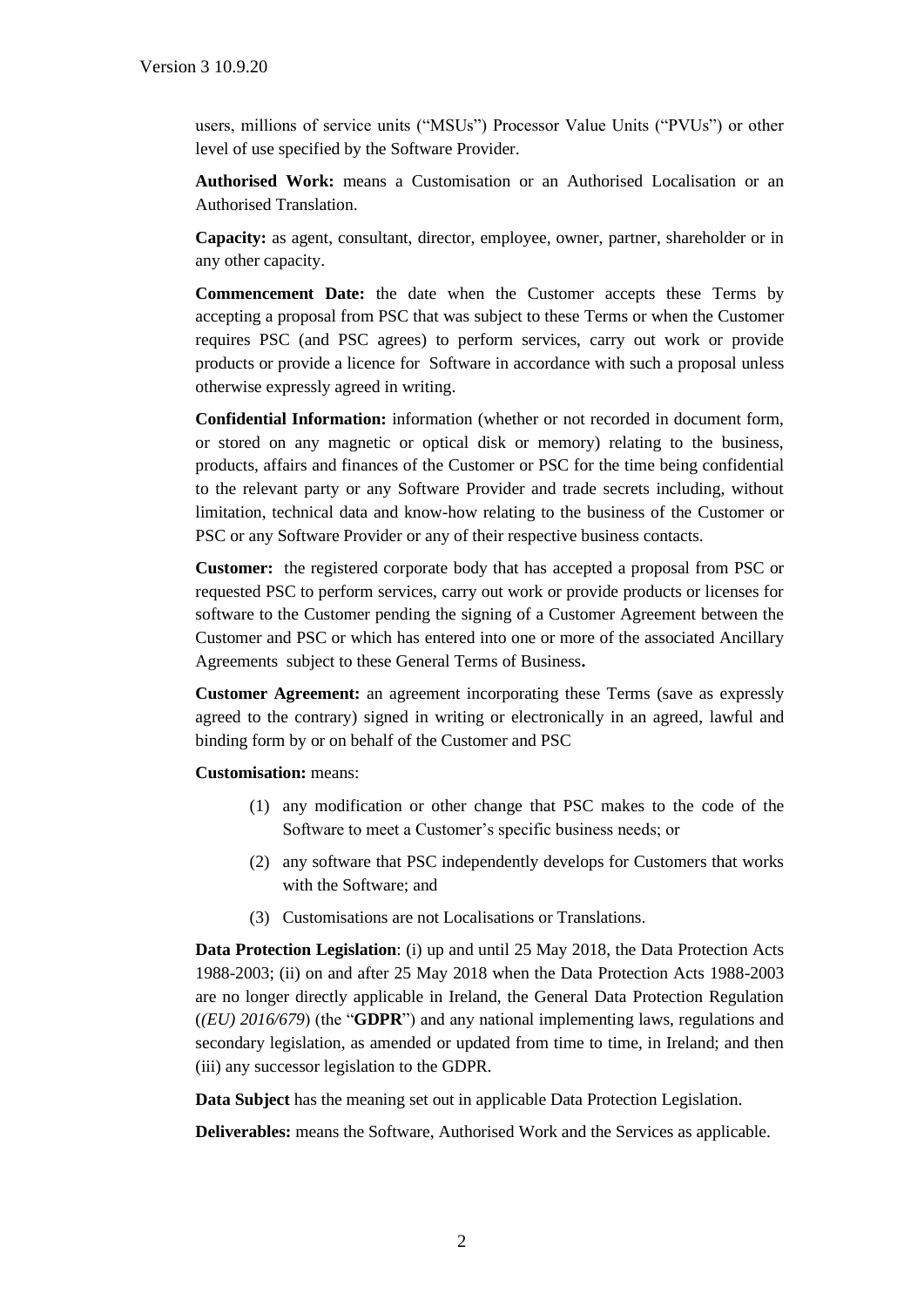**Engagement:** the engagement of PSC by the Customer on the terms of the Agreement and the Ancillary Agreements.

**Intellectual Property Rights:** patents, rights to inventions, copyright and related rights, trade marks, trade names and domain names, rights in get-up, rights in goodwill or to sue for passing off, rights in designs, rights in computer software, database rights, rights in confidential information (including know-how and trade secrets) and any other intellectual property rights, in each case whether registered or unregistered and including all applications (or rights to apply) for, and renewals or extensions of, such rights and all similar or equivalent rights or forms of protection which may now or in the future subsist in any part of the world.

**Personal Data** has the meaning set out in applicable Data Protection Legislation.

**Pre-Contractual Statement:** any undertaking, promise, assurance, statement, representation, warranty or understanding (whether in writing or not) of any person (whether party to the Agreement or not) relating to the Engagement other than as expressly set out in the Agreement or any documents referred to in it.

**PSC:** Prostrategy-Colman limited an Irish registered company (C.R.O. number 106508) whose registered office is at The Monastery, Cork Road, Fermoy, County Cork

**Quarter:** any period of three consecutive calendar months which shall commence on the Commencement Date or any date which is the day after the end of the previous quarter.

**Software:** : the software to be licensed to the Customer (if any) whether developed by PSC or by a Software Provider as more particularly described in the Ancillary Agreements and if applicable as more particularly described in the Statement of Work.

**Services:** the services to be provided by PSC to the Customer, if any, more particularly described in the Ancillary Agreements and if applicable as more particularly described in the Statement of Work.

**Software Provider**: third party providers of Software (if any) as more particularly described in the Ancillary Agreements and if applicable as more particularly described in the Statement of Work.

**Software Provider Conditions:** such other terms and conditions as specified by the Software Provider from time to time (including without limitation in the applicable end user licence agreement, Software licence terms, applicable license information document, conditions relating to Software Provider Services and any "read me first" notices that apply to the Software or any Software Provider Services).

**Software Provider Services:** any services to be provided by a Software Provider to the Customer including, but not limited to, cloud hosting services, the provision of Software as a service, consulting services or services to customise Software or develop new Software or the provision of maintenance and support services in conjunction with the Software and/or Services that PSC provide.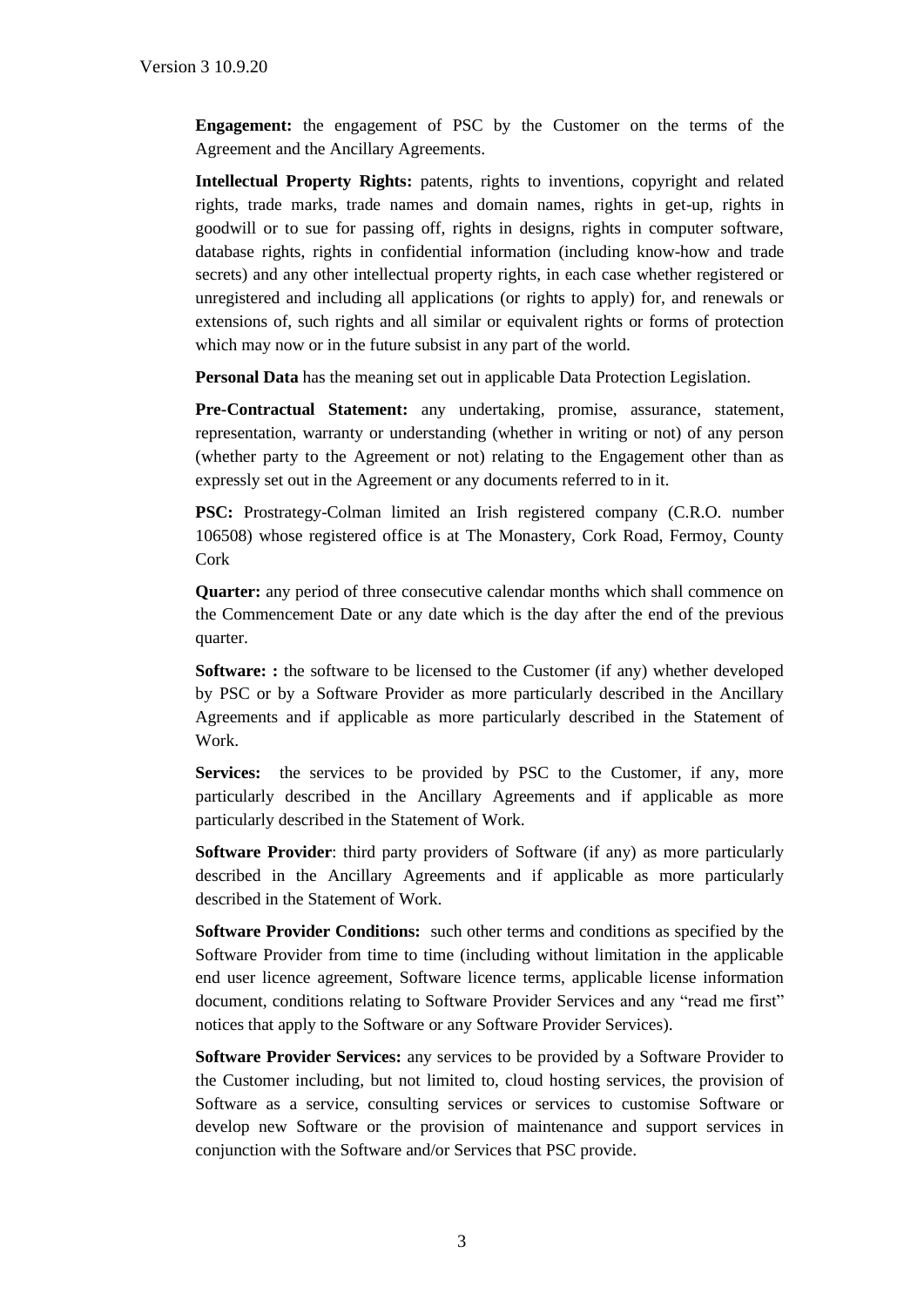**Statement of Work:** any statement of works agreed between the Customer and PSC as may be amended from time to time or added to by a subsequent statement of works by agreement between the Customer and PSC and shall also include any individual items of work that may be ordered by the Customer from time to time and agreed with PSC.

**Substitute:** a substitute for PSC in respect of all or any part of the Services appointed by PSC under the terms of clause 3.3.

**Termination Date:** the date of termination of the Agreement howsoever arising.

- 1.2 The headings in the Agreement are inserted for convenience only and shall not affect its construction.
- 1.3 A reference to a particular law is a reference to it as it is in force for the time being taking account of any amendment, extension, or re-enactment and includes any subordinate legislation for the time being in force made under it.
- 1.4 Unless the context otherwise requires, a reference to one gender shall include a reference to the other genders.
- 1.5 Unless the context otherwise requires, words in the singular include the plural and in the plural include the singular.

### **2. TERM OF ENGAGEMENT**

- 2.1 The Customer shall engage PSC to provide the, Software and Services as applicable in accordance with the terms of these General Terms of Business and the Ancillary Agreements.
- 2.2 The Engagement shall be deemed to have commenced on the Commencement Date and shall continue unless and until terminated as provided by the terms of the Agreement.
- 2.3 Subject to any testing and acceptance procedures agreed between the Customer and PSC in any Ancillary Agreement and without implying any warranty as to fitness for purpose or otherwise it shall be a matter for the Customer to satisfy itself that the Software and / or Services provided operate satisfactorily in the Customer's working environment in accordance with the agreed specifications, are compatible with other systems which may be operated by the Customer and that all Customer' employees and/or authorised contractors have received sufficient training. For this purpose the Customer shall engage in its own internal testing, training and verification processes to verify what has been delivered by PSC is operating satisfactorily in the Customer's working environment. It is agreed that such testing and / or verification process will be carried out by the Customer as soon as possible after confirmation of completion or delivery has been given by PSC. If such testing and / or verification has not been completed by the Customer within thirty days of delivery then the Software and other deliverables or products (if any) shall be deemed to have been accepted by the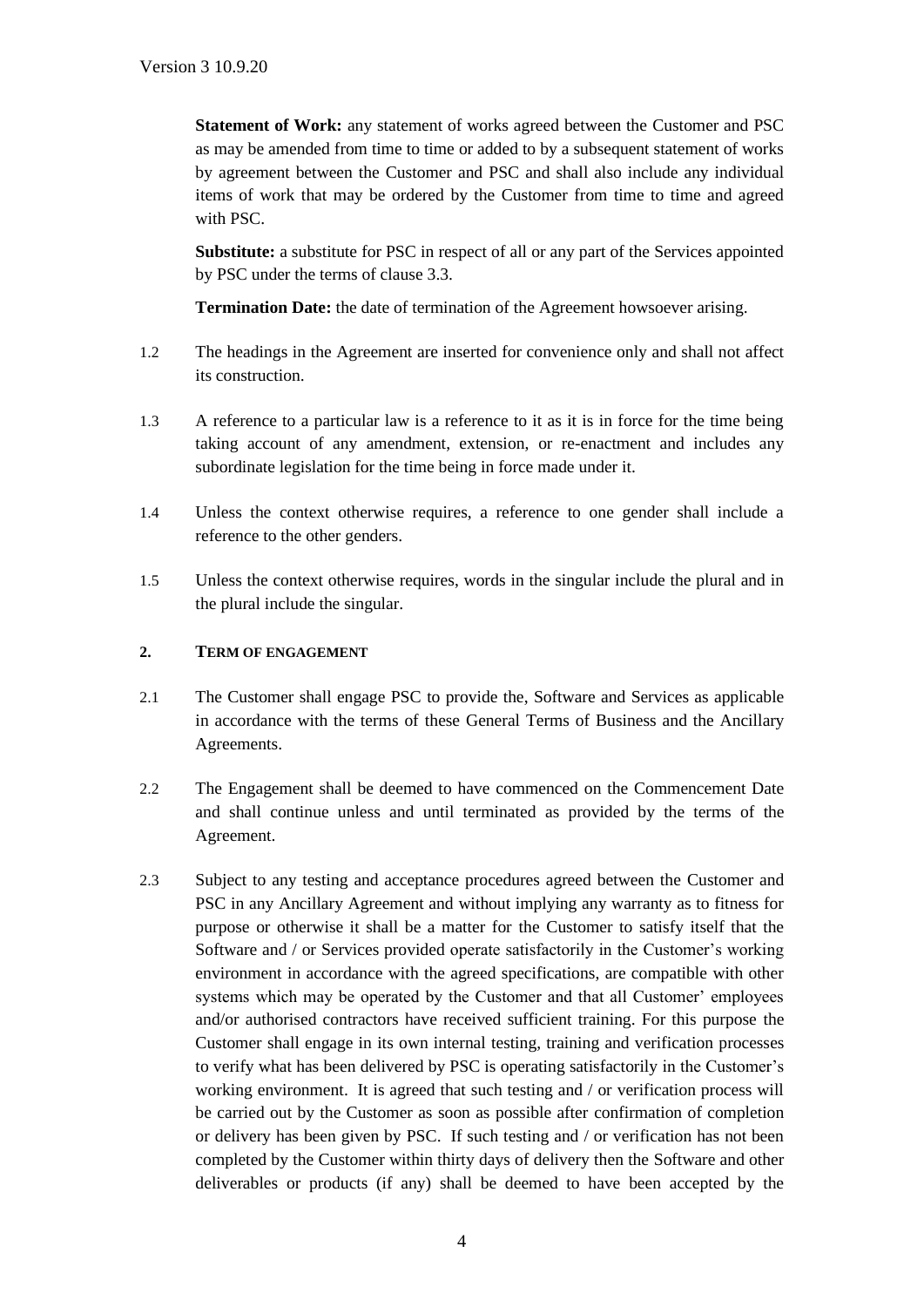Customer, all Services to have been performed at that date shall be deemed to have been carried out in accordance with the Agreement and all outstanding payments (if any) will become immediately due. For the avoidance of doubt, the Customer may not withhold payment for Software, Services, deliverables or products (if any) delivered for the reason that testing and / or verification has not been completed within thirty days of the completion or delivery notice. In the event that additional Services are required these must be agreed by the Customer and PSC or if so agreed adopted as a Change to the Agreement in accordance with clause 25. Any additional payments owing must be paid to PSC prior to such additional Services being performed and full access given or procured by the Customer to all premises or systems (including third party premises or systems) necessary to carry out such additional Services.

# **3. DUTIES**

- 3.1 During the Engagement PSC shall provide Services with reasonable care and skill and supply, licence or sub-licence the Software as the case may be to the Customer in accordance with the terms of the Agreement and the Ancillary Agreements. Except as expressly provided in these terms and conditions or Section 12 of the Sale of Goods Act 1893 as amended by the Sale of Goods and Supply of Services Act 1980 ("the 1980 Act") all conditions or warranties (express or implied, common law, statutory or otherwise) which might have effect between the Customer and PSC or be implied or incorporated into the Agreement or any Ancillary Agreement or collateral contract, are hereby excluded to the maximum extent permitted by law, including, without limitation, any warranties implied by the Sale of Goods Act 1893 as amended by the 1980 Act (including for the avoidance of doubt Section 39 of the 1980 Act), implied conditions, warranties or other terms as to satisfactory quality, fitness for purpose or the use of due skill, care and diligence. Time shall not be of the essence in relation to any deadlines specified save in relation to clause 4 unless otherwise expressly agreed in writing.
- 3.2 If PSC is unable to provide the Services or any portion thereof or to provide Software due to Force Majeure or other good and sufficient reason PSC shall advise the Customer of that fact as soon as reasonably practicable.
- 3.3 PSC may, with due notification to the Customer, appoint a suitably qualified and skilled Substitute to perform the Services or any portion thereof or to provide Software on its behalf. PSC shall continue to invoice the Customer in accordance with clause [4](#page-7-0) and shall be responsible for the remuneration of the Substitute.
- 3.4 Unless it has been specifically authorised to do so by the Customer by the provisions of the Agreement or the Ancillary Agreements or otherwise in writing, PSC shall not:
	- (a) have any authority to incur any expenditure in the name of or for the account of the Customer; or
	- (b) hold itself out as having authority to bind the Customer.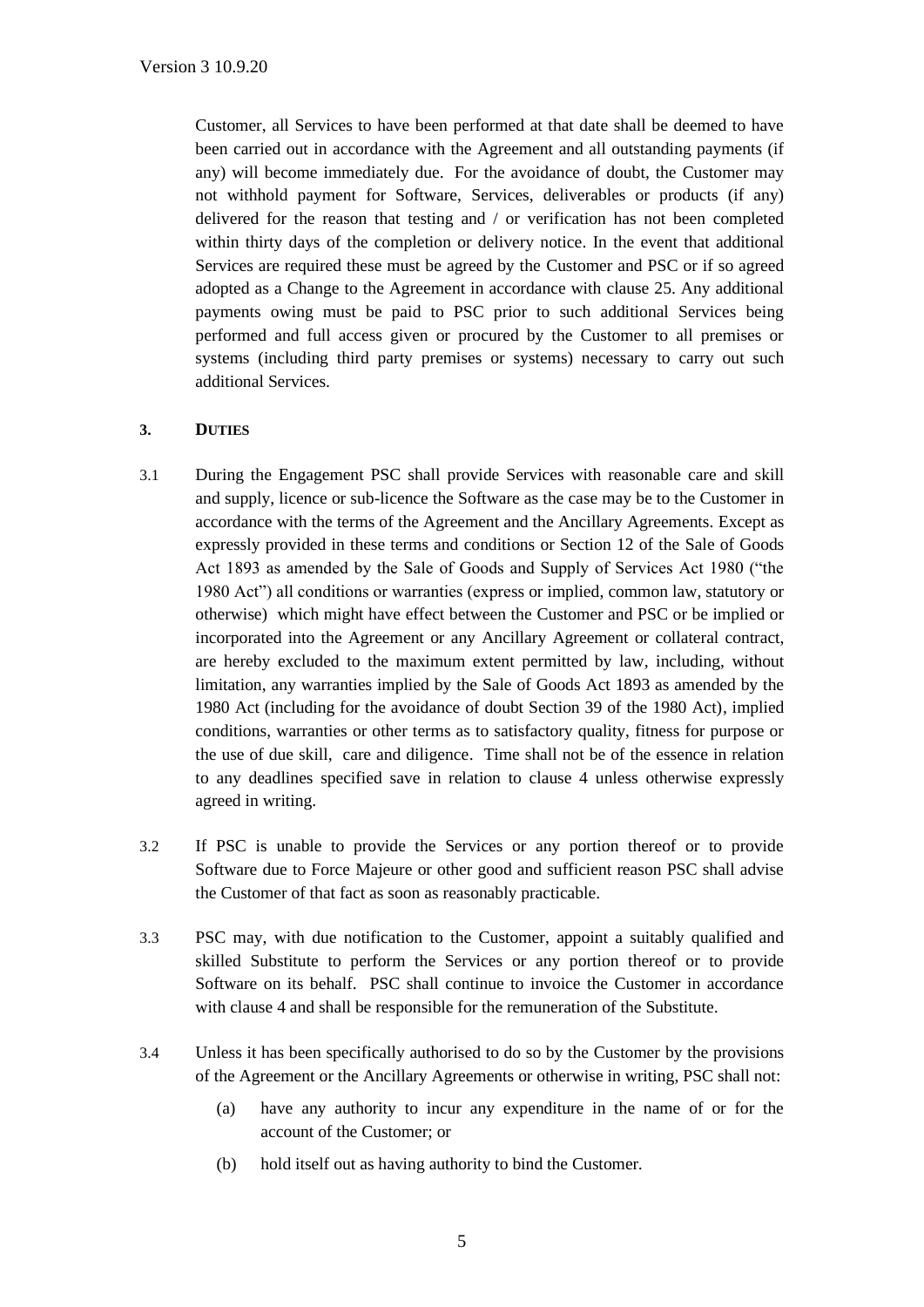3.5 PSC may use another person, firm or company to perform any administrative, clerical or secretarial functions which are reasonably incidental to the provision of the Services.

# <span id="page-7-0"></span>**4. FEES & EXPENSES**

- 4.1 In consideration of the provision of the Software and Services during the Engagement, the Customer shall pay the prices, costs, fees and expenses detailed in the Ancillary Agreements or otherwise agreed in writing (including by email) between the Customer and PSC in the course of performance of the Agreement and the Ancillary Agreements. All sums payable under the Agreement and the Ancillary Agreements are exclusive of VAT, for which the Customer shall be responsible.
- 4.2 If the Customer fails to pay any amount payable by it under the Agreement or an Ancillary Agreement, which shall be payable within 30 days of PSC's invoice unless otherwise expressly provided for, PSC shall be entitled (but not obliged) to charge the Customer interest on the overdue amount, payable by the Customer forthwith on demand, from the due date up to the date of actual payment, after as well as before judgment, at the rate of 7% per annum above the base rate for the time being of AIB. Such interest shall accrue on a daily basis and be compounded quarterly. PSC reserves the right in the alternative to claim interest under the European Communities (Late Payment in Commercial Transactions) Regulations 2002.
- 4.3 The Customer shall reimburse (or procure the reimbursement of) all reasonable expenses properly and necessarily incurred by PSC in the course of the Engagement, subject to production of receipts or other appropriate evidence of payment.

# **5. OTHER ACTIVITIES**

5.1 Nothing in the Agreement or any Ancillary Agreement shall prevent PSC from being engaged, concerned or having any financial interest in any Capacity in any other business, trade, profession or occupation during the Engagement.

# **6. CONFIDENTIAL INFORMATION**

- 6.1 Each party shall, during the term of the Agreement and any Ancillary Agreements, keep confidential, and shall not use for its own purposes, nor without the prior written consent of the other party disclose to any third party any Confidential Information that may become known to such party from the other party, and which relates to the other party or any of its Affiliates, unless such information:
	- (a) is public knowledge or subsequently becomes public knowledge other than by breach of the Agreement or an Ancillary Agreement; or
	- (b) subsequently comes lawfully into the possession of such party from a third party; or
	- (c) disclosure of such information is required by law.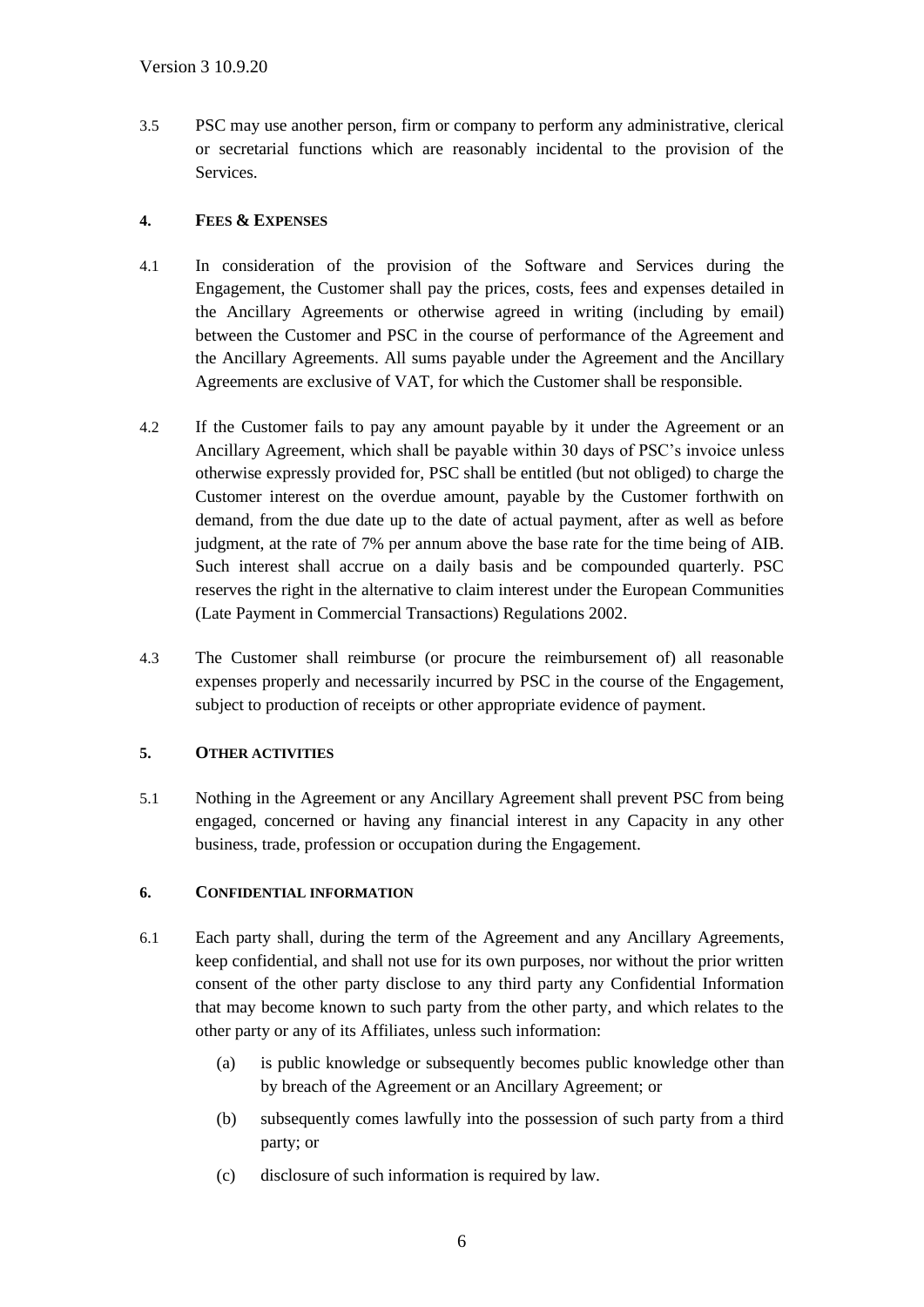- 6.2 The terms of the Agreement and any Ancillary Agreements may not be disclosed by the Customer (other than to its legal advisers) without the prior written consent of PSC.
- 6.3 The provisions of clause 6 shall remain in full force and effect notwithstanding termination of the Agreement or an Ancillary Agreement for any reason.
- 6.4 Nothing in this Clause shall restrict PSC from disclosing information to the Software Provider whether confidential or not and which is reasonably necessary for the purposes of the Agreement or any Ancillary Agreement. The Customer hereby authorises PSC to provide business contact information relating to the Customer to the Software Provider.

# **7. DATA PROTECTION**

- 7.1 The Customer consents to PSC holding and processing data relating to it or its business contacts for legal, personnel, administrative and management purposes.
- 7.2 Both the Customer and PSC will comply with all applicable requirements of the Data Protection Legislation. This clause 7 is in addition to, and does not relieve, remove or replace, a party's obligations under the Data Protection Legislation.
- 7.3 For the purposes of the Data Protection Legislation, the Customer is the data controller and PSC is the data processor (where **Data Controller** and **Data Processor** have the meanings as defined in the Data Protection Legislation).
- 7.4 Unless specifically agreed between the Customer and PSC in accordance with clause 7, the data that shall be disclosed or transferred to PSC or that PSC would otherwise granted access to does not fall under any category of Personal Data ("**Non-personal Data**").
- 7.5 The Customer consents to the transfer of Non-personal Data to the PSC's business contacts outside the European Economic Area as may be required in the ordinary course of PSC's business.
- 7.6 The Customer consents to PSC making Non-personal Data available to those who provide products or services to PSC such as Software Providers, suppliers, advisers, regulatory authorities, governmental or quasi-governmental organisations and potential purchasers of PSC or any part of its business.
- 7.7 The Customer will not disclose, transfer or provide PSC or a Software Provider with access to any types of Personal Data, whether in data or any other form. The Customer indemnifies PSC against any liability, claim or loss whatsoever caused by the erroneous disclosure, transfer or provision of access to Personal Data by the Customer to PSC or the Software Provider, including where such disclosure, transfer or provision directly or indirectly leads to a breach by PSC or a Software Provider of their obligations under Data Protection Legislation.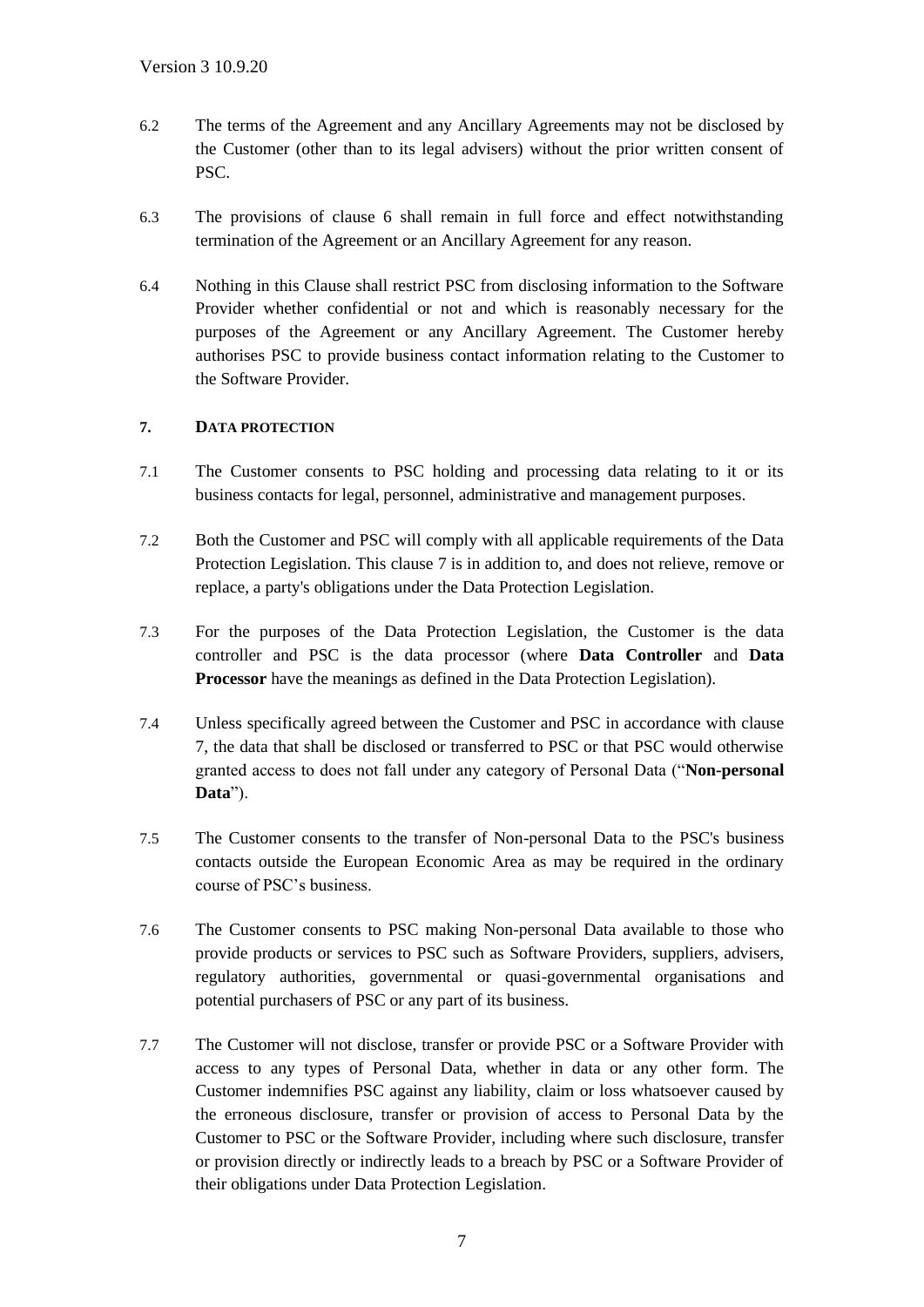- 7.8 Without prejudice to the foregoing, where it is agreed that the Customer shall disclose, transfer or otherwise provide access to Personal Data to PSC or a Software Provider, the Customer will ensure that, it has all necessary appropriate consents and notices in place (including from the relevant Data Subjects) to enable lawful transfer of the Personal Data to PSC or Software Provider and any proposed third-party processor for the duration and purposes of the Agreement.
- 7.9 PSC shall, in relation to any Personal Data processed in connection with the performance by PSC of its obligations under the Agreement:
	- (a) process that Personal Data only on the written instructions of the Customer unless PSC is required by the laws of any member of the European Union or by the laws of the European Union applicable to PSC to process Personal Data ("**Applicable Laws"**). Where PSC is relying on laws of a member of the European Union or European Union law as the basis for processing Personal Data, PSC shall promptly notify the Customer of this before performing the processing required by the Applicable Laws unless those Applicable Laws prohibit PSC from so notifying the Customer;
	- (b) ensure that it has in place appropriate technical and organisational measures to protect against unauthorised or unlawful processing of Personal Data and against accidental loss or destruction of, or damage to, Personal Data, appropriate to the harm that might result from the unauthorised or unlawful processing or accidental loss, destruction or damage and the nature of the data to be protected, having regard to the state of technological development and the cost of implementing any measures (those measures may include, where appropriate, pseudonymising and encrypting Personal Data, ensuring confidentiality, integrity, availability and resilience of its systems and services, ensuring that availability of and access to Personal Data can be restored in a timely manner after an incident, and regularly assessing and evaluating the effectiveness of the technical and organisational measures adopted by it);
	- (c) ensure that all personnel who have access to and/or process Personal Data are obliged to keep the Personal Data confidential; and
	- (d) not transfer any Personal Data outside of the European Economic Area unless the prior written consent of the Customer and the relevant Data Subjects has been obtained and the following conditions are fulfilled:
		- (i) such transfer of Personal Data outside of the European Economic Area is in accordance with and permissible under the Data Protection Legislation;
		- (ii) the Customer or PSC has provided appropriate safeguards in relation to the transfer;
		- (iii) the Data Subject has enforceable rights and effective legal remedies;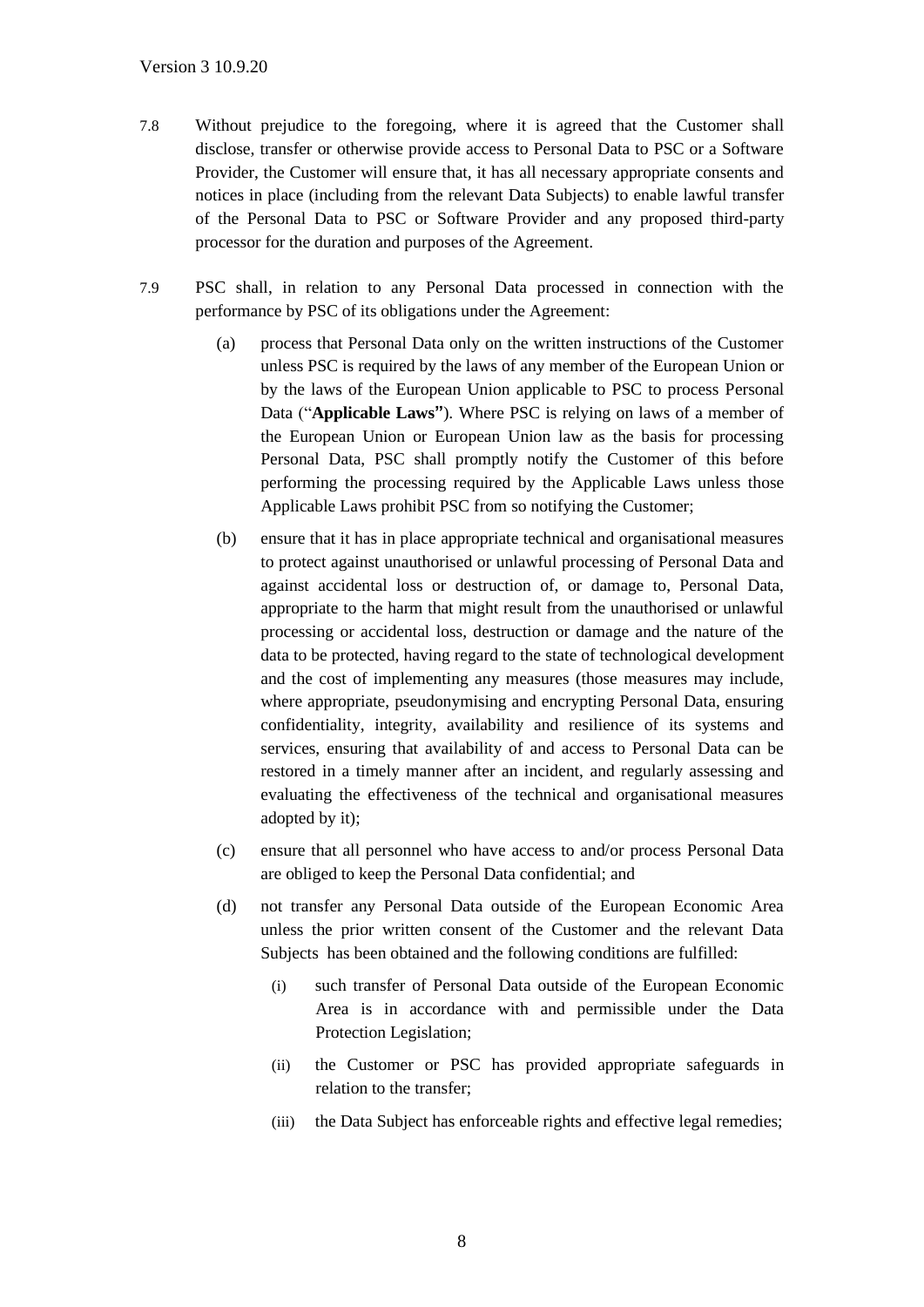- (iv) PSC complies with its obligations under the Data Protection Legislation by providing an adequate level of protection to any Personal Data that is transferred; and
- (v) PSC complies with reasonable instructions notified to it in advance by the Customer with respect to the processing of the Personal Data;
- (e) assist the Customer, at the Customer's cost, in responding to any request from a Data Subject and in ensuring compliance with its obligations under the Data Protection Legislation with respect to security, breach notifications, impact assessments and consultations with supervisory authorities or regulators;
- (f) notify the Customer without undue delay on becoming aware of a Personal Data breach;
- (g) at the written direction of the Customer, delete or return Personal Data and copies thereof to the Customer on termination of the agreement unless required by Applicable Law to store the Personal Data; and
- (h) maintain records and information where necessary to demonstrate its compliance with this clause 7
- 7.10 PSC will not appoint any third-party processor of the Customer's data without the consent of the Customer. If such appointment is made, then the terms and conditions that will govern such an appointment will be set out in a separate agreement except in the case that a Software Provider is hosting the Software on its own servers or cloud service where such a service will be subject to the Software Provider's terms and conditions.
- 7.11 PSC may, at any time on not less than 30 days' notice, revise this clause 7 by replacing it with any applicable controller to processor standard clauses or similar terms forming part of an applicable certification scheme (which shall apply when updated in the Agreement).
- 7.12 If the Customer plans to transfer or share any Personal Data with PSC or permit PSC to copy such information, it should first provide a description of the scope, nature and purpose of processing by PSC, the duration of the processing and the types of Personal Data and categories of Data Subject of the data to be transferred or shared. This description must include the rules of use, the period of use and the date at which all such information will be returned and/or destroyed. No such data shall be transferred or shared without the express prior written agreement of PSC.

# **8. LIABILITY**

- 8.1 Except as expressly stated in clause 8.3:
	- (a) the total liability of PSC (including for the actions or omissions of its officers, employees, contractors and agents), whether in contract, tort (including negligence) or otherwise and whether in connection with the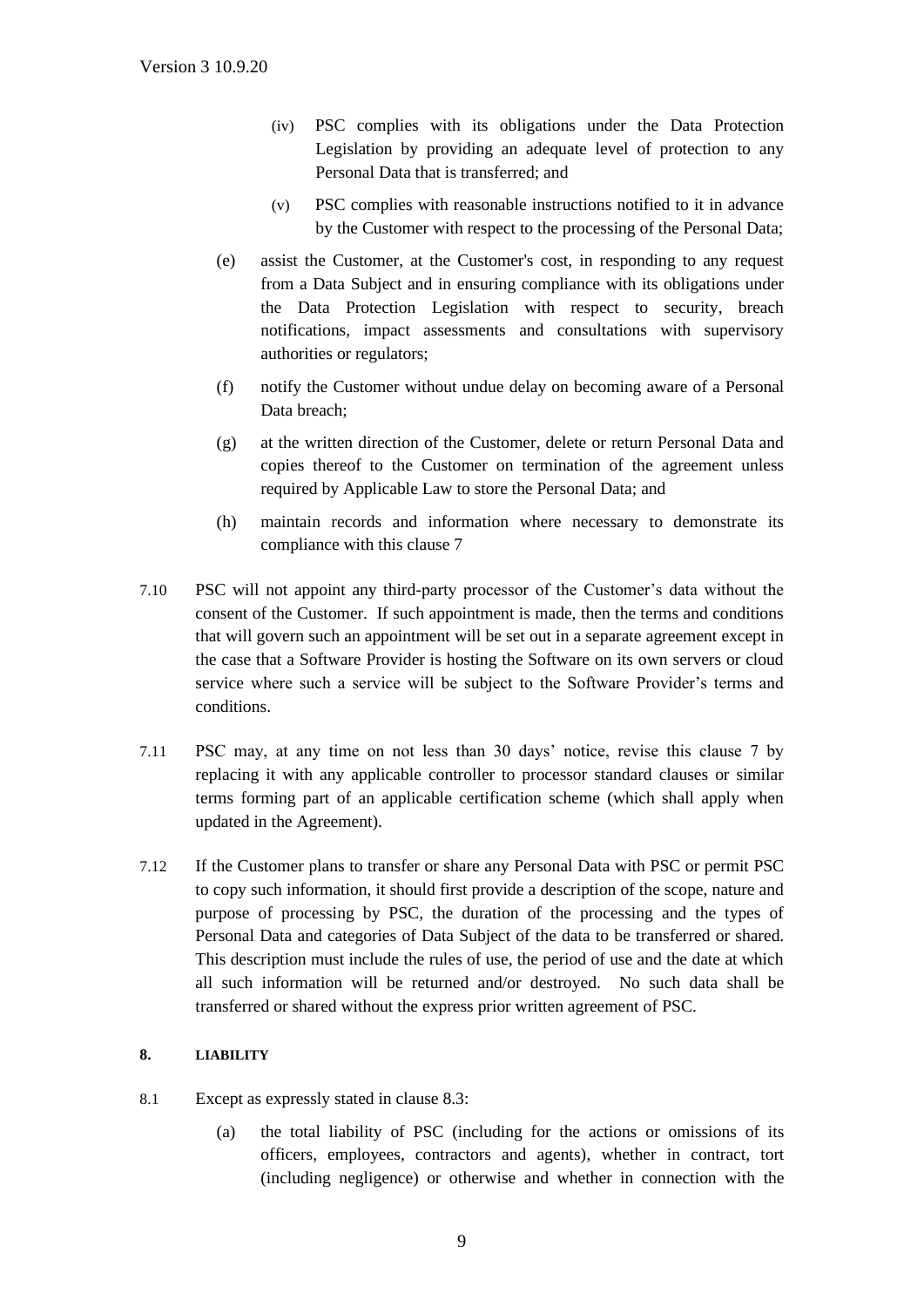Agreement, or any Ancillary Agreement or collateral contract, shall in no circumstances exceed a sum equal to the fees actually paid by the Customer to PSC pursuant to clause 4 in the year in which the liability arises;

- (b) PSC shall have no liability for any losses or damages which may be suffered by the Customer (or any person claiming under or through the Customer), whether the same are suffered directly or indirectly or are immediate or consequential, and whether the same arise in contract, tort (including negligence) or otherwise howsoever, which fall within any of the following categories:
	- (i) special or punitive damages even though PSC was aware of the circumstances in which such special or punitive damages could arise;
	- (ii) loss of profits;
	- (iii) loss of anticipated savings;
	- (iv) loss of business opportunity or other form of economic loss ;
	- (v) loss of goodwill;
	- (vi) loss of data;

 provided that this clause 8.1(b) shall not prevent claims for loss of or damage to the Customer´s tangible property, caused by PSC, that fall within the terms of clause  $8.1(a)$  or any other claims for direct financial loss that are not excluded by any of categories (i) to (vi) inclusive of this clause 8.1(b); and

- (c) the Customer agrees that, in entering into the Agreement, either it did not rely on any representations (whether written or oral) of any kind or of any person other that those expressly set out in the Agreement or (if it did rely on any representations, whether written or oral, not expressly set out in the Agreement) that it shall have no remedy in respect of such representations and (in either case) PSC shall have no liability otherwise than pursuant to the express terms of the Agreement.
- 8.2 The exclusions in clause 8.1 shall apply to the fullest extent permissible at law, but PSC does not exclude liability for death or personal injury caused by the negligence of PSC, its officers, employees, contractors or agents; for fraud or fraudulent misrepresentation; or for any other liability or obligation which may not be excluded by law (including without limitation under the Sale of Goods Acts 1893 to 1980).
- 8.3 PSC's warranty and liability obligations to the Customer shall be further restricted or limited by any additional restrictions or limitations specified by the Software Provider Conditions whether or not notified to the Customer.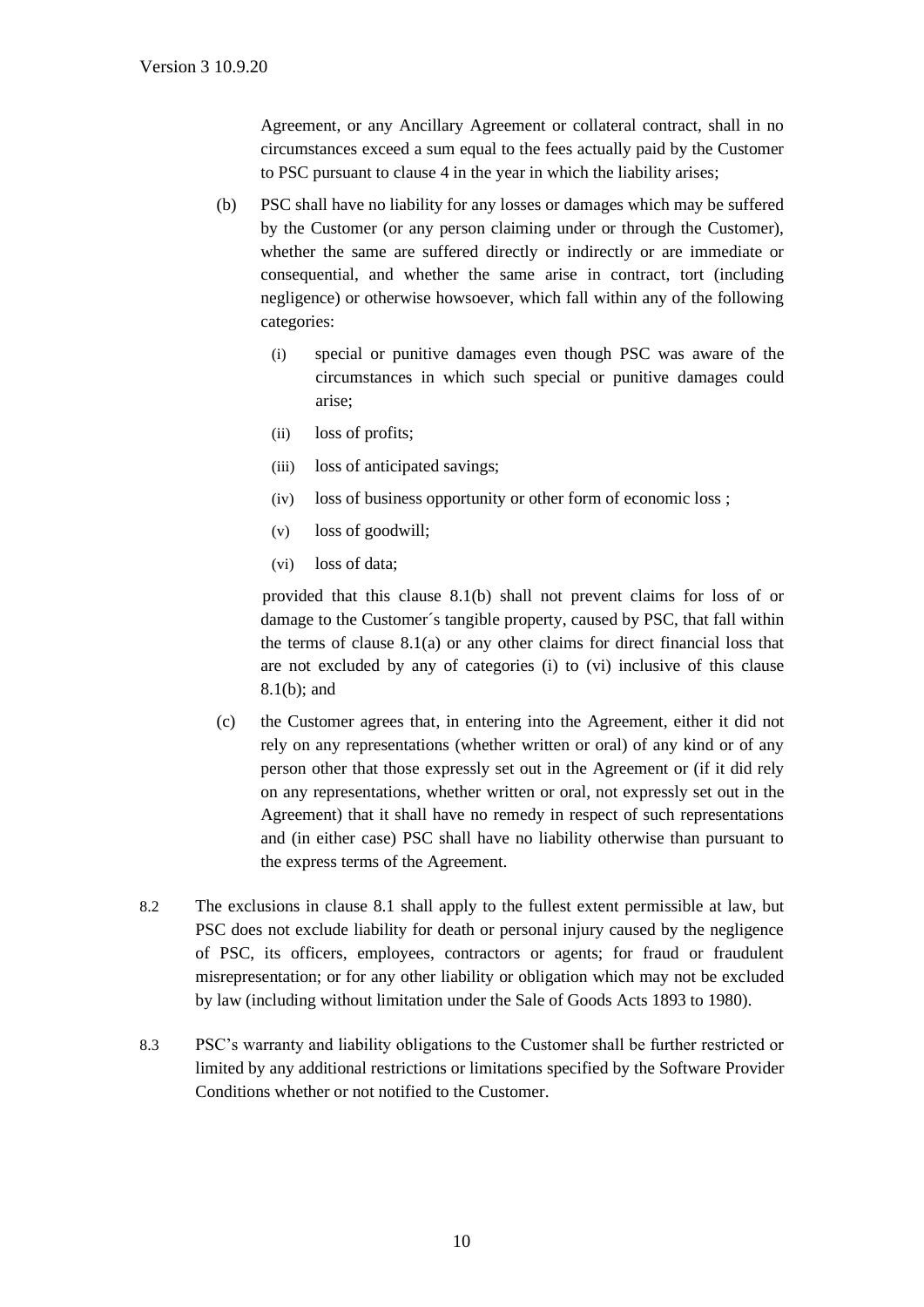# **9. TERMINATION**

- 9.1 PSC may terminate the Agreement by giving 90 days written notice to the Customer on the expiration of which all Ancillary Agreements shall also expire or be deemed to be terminated.
- 9.2 Either party may terminate the Agreement or any Ancillary Agreement at any time on written notice to the other if the other:
	- (a) is in material or persistent breach of any of the terms of the Agreement or an Ancillary Agreement and either that breach is incapable of remedy, or the other party fails to remedy that breach within 30 days after receiving written notice requiring it to remedy that breach; or
	- (b) if the Software Provider informs PSC that the Software Provider has reasonable cause to believe that the Customer is not complying with any Ancillary Agreement terms specified by the Software Provider or otherwise and such non-conformance is not rectified within 30 days or as specified in Ancillary Agreement terms specified by the Software Provider; or
	- (c) is unable to pay its debts (within the meaning of section 570 of the Companies Act 2014), or becomes insolvent, or is subject to an order or a resolution for its liquidation, examinership, winding-up or dissolution (otherwise than for the purposes of a solvent amalgamation or reconstruction), or has a receiver, manager, trustee, liquidator, examiner or similar officer appointed over all or any substantial part of its assets, or enters into or proposes any composition or arrangement with its creditors generally, or is subject to any analogous event or proceeding in any applicable jurisdiction.
- 9.3 PSC shall have the right, without prejudice to its other rights or remedies, to terminate the Agreement immediately by notice to the Customer if the Customer:
	- (a) undergoes a change of control*;* or
	- (b) sells all of its assets or is merged or re-organised in circumstances where it is not the surviving entity; or
	- (c) disputes the ownership or validity of PSC´s or the Software Provider's Intellectual Property Rights.
- 9.4 Each party shall have the right, without prejudice to its other rights or remedies, to terminate the Agreement immediately by notice to the other if the Software Provider terminates its contractual commitments with PSC in which event the Customer shall be entitled to request that Services be provided through an agreement with the Software Provider or with another primary support provider authorised by the Software Provider at the Software Provider's discretion.
- 9.5 Termination by either party shall be without prejudice to any other rights or remedies of that party accrued prior to termination.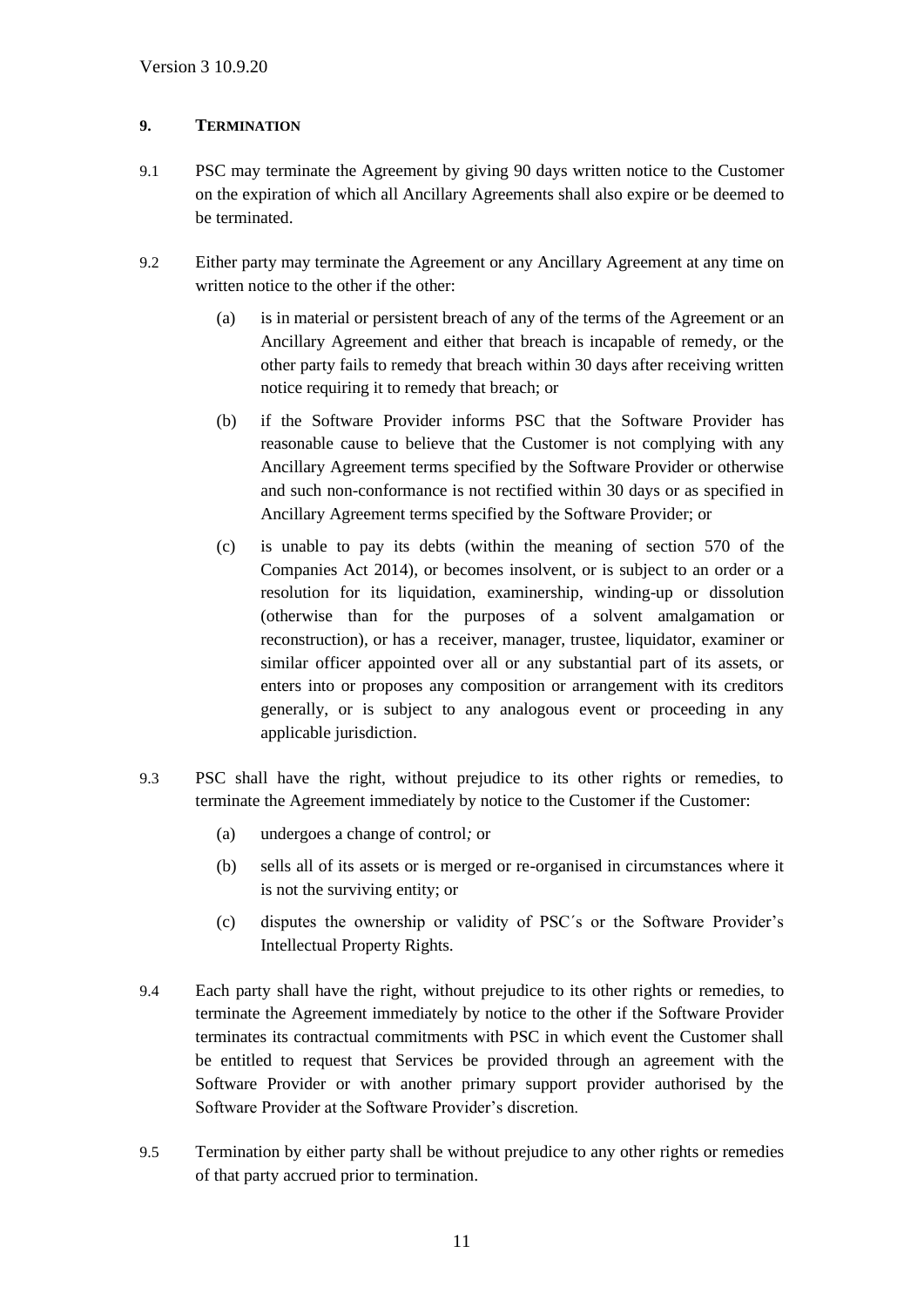- 9.6 On expiry or termination for any reason of the Agreement or an applicable Ancillary Agreement respectively:
	- (a) all rights granted to the Customer under the Agreement or the relevant Ancillary Agreement (as applicable) shall cease;
	- (b) the Customer shall cease all activities authorised by the Agreement or the relevant Ancillary Agreement (as applicable);
	- (c) the Customer shall immediately pay to PSC any sums due to PSC under the Agreement or the relevant Ancillary Agreement (as applicable); and
	- (d) the Customer shall immediately destroy or return to PSC (at PSC´s option) all copies of the Software then in its possession, custody or control further to the Agreement or the relevant Ancillary Agreement (as applicable) and, in the case of destruction, certify to the reasonable satisfaction of PSC that it has done so.
	- (e) The Customer shall immediately return to PSC all property and materials containing Confidential Information belonging to PSC;

### <span id="page-13-0"></span>**10. CONSEQUENCES OF TERMINATION**

- 10.1 Any termination of the Agreement or any Ancillary Agreement (howsoever occasioned) shall not affect any accrued rights or liabilities of either party, nor shall it affect the coming into force or the continuance in force of any provision of the Agreement or any Ancillary Agreement which is expressly, or by implication, intended to come into force or continue in force on or after that termination.
- 10.2 For the avoidance of doubt in the event of any termination or expiry of the Agreement or any Ancillary Agreement it may not be possible or practicable for PSC to reinstate the relevant agreement or to resume providing the Services. In the event that it is possible or practicable for PSC to reinstate the relevant agreement or to resume providing the Services, the Customer may be required to pay a reinstatement fee in such amount as specified by PSC to facilitate payments required to the Software Provider and to compensate PSC for additional costs and expenses arising from services required in updating the Software and restoring other necessary systems and resources.

# **11. STATUS**

- 11.1 The relationship of PSC to the Customer will be that of independent contractor and nothing in the Agreement or any Ancillary Agreement shall render PSC or any of its personnel engaged in the performance of the Services an employee, worker, agent or partner of the Customer and PSC shall not hold itself out as such. The Agreement together with the Ancillary Agreements constitute contracts for the provision of services and not contracts of employment.
- 11.2 Nothing in the Agreement, any Ancillary Agreement or elsewhere will prohibit, restrict or limit PSC's ownership and use of ideas, concepts, know-how, methods,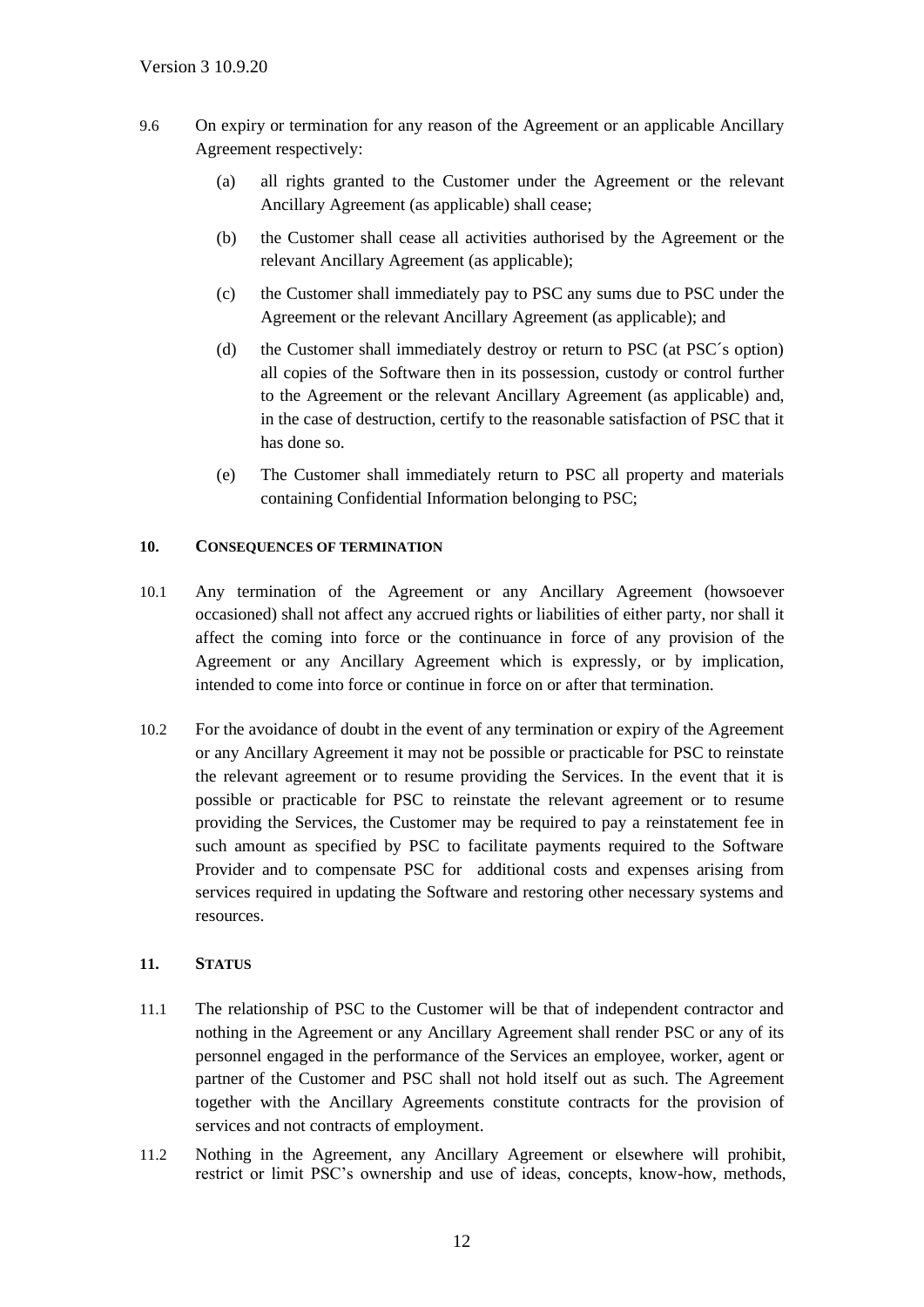models, data, techniques, skill knowledge and experience that were used, developed or gained in connection with the Agreement and the Ancillary Agreements.

11.3 Any Intellectual Property Rights (if any) developed in the Deliverables and/or the results of the Services shall vest in and remain the property of PSC or of the Software Provider (if relating solely to the applicable Software) and the Customer shall have no interest therein.

### **12. AUTHORISED WORK**

- 12.1 This clause 12 relates to Authorised Work (if any) provided by PSC.
- 12.2 PSC is authorised to provide the Authorised Work which includes certain bespoke Customisations for the Software.
- 12.3 PSC provides a licence to the Customer to use the Authorised Works for the period of time described in the relevant Statement of Work.
- 12.4 The description of the Authorised Work will be set out in the associated Statement of Work.
- 12.5 The number of users entitled to use the Authorised Work is described in the associated Statement of Work
- 12.6 The number of servers on which the Authorised Work may be installed is set out in the associated Statement of Work
- 12.7 Use of the Authorised Work shall be restricted to use in object code form for the purpose of processing the Customer´s data for the normal business purposes of the Customer (which shall not include allowing the use of the Authorised Work by, or for the benefit of, any person other than an employee of the Customer).
- 12.8 the Customer may not use the Authorised Work other than as specified in clause 12.7 without the prior written consent of PSC and the Customer acknowledges that additional fees may be payable on any change of use approved by PSC.
- 12.9 the Customer may make back-up copies of any elements of the Authorised Work that has been installed on the Customer's servers or end user computers only as may be necessary for its lawful use and with full disclosure to and with the approval of PSC. The Customer shall record the number and location of all copies of the Authorised Work and take all necessary steps to prevent unauthorised copying.
- 12.10 the Customer has no right (and shall not permit any third party) to copy, adapt, reverse compile or engineer, decompile, disassemble, modify, adapt or make error corrections or translations of the Authorised Work in whole or in part (except as specifically permitted by law without the possibility of contractual waiver) and to the extent that any reduction of the Authorised Work to human readable form is necessary for the purposes of integrating the operation of the Authorised Work with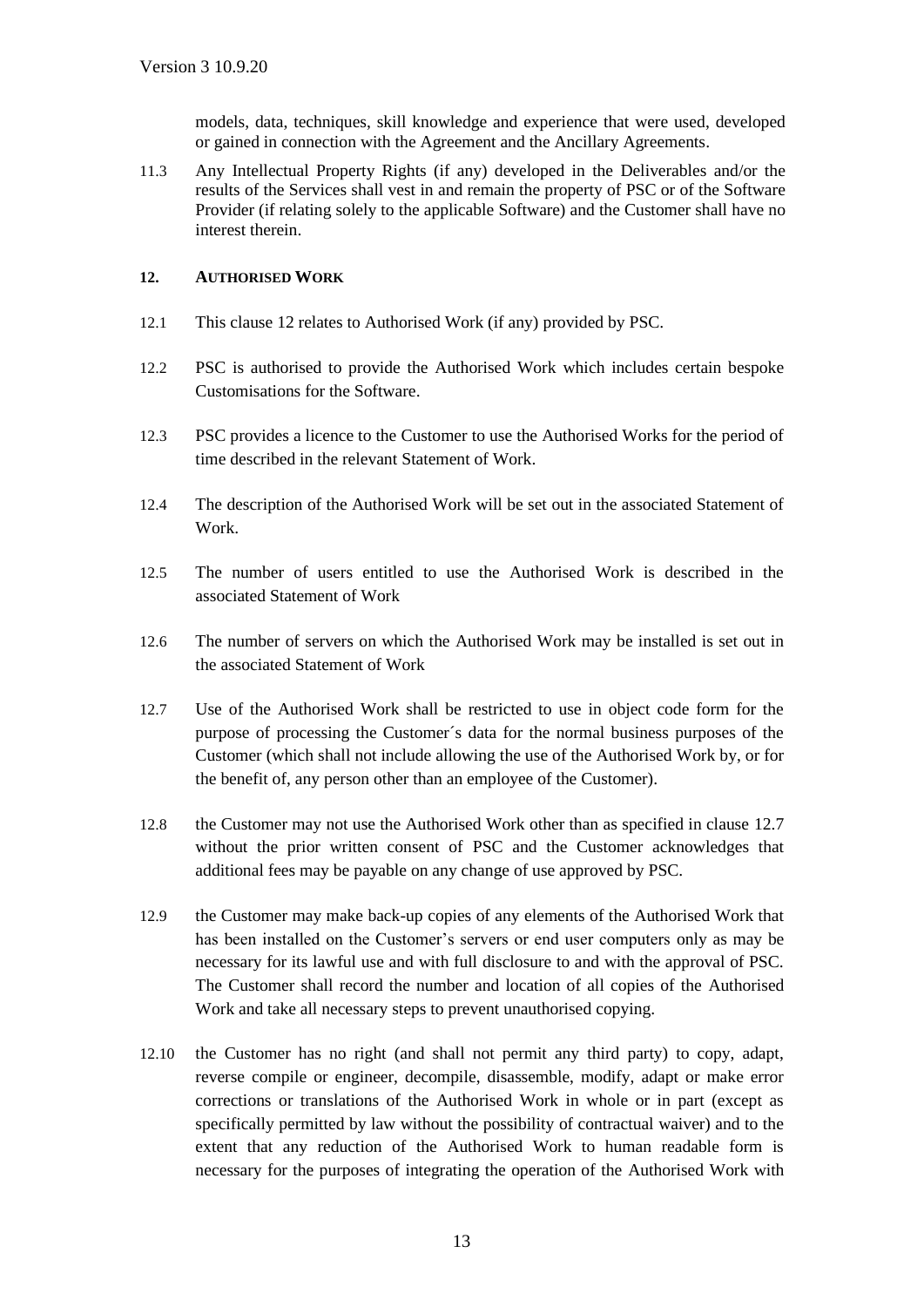the operation of other software or systems used by the Customer then the Customer shall request PSC to carry out such action or to provide the information necessary to achieve such integration in accordance with the terms and conditions agreed between the parties in relation to such services.

- 12.11 the Customer may not use the Authorised Work for a service bureau application.
- 12.12 The Customer must have enough PSC end user licences for all Authorised Work to support the maximum number of users and/or devices that may access or use the Authorised Work in compliance with the Authorised Use;
- 12.13 If the Customer acquires additional versions of the Authorised Work as a program upgrade, after the Customer installs the upgrade the Customer may not use the previous version of the Authorised Work (unless permitted to do so by PSC) from which the Customer upgraded or transfer the previous version of the Authorised Work to another party.
- 12.14 PSC is solely responsible for the Authorised Work and Software Providers have no responsibility for the Authorised Work or the effect such Authorised Work may have on the functionality of the Software or the Customer's systems, business or operations.
- 12.15 The Customer may increase the number of its users/devices who are authorised to use the Authorised Work on written agreement with PSC and the relevant Statement of Work shall be deemed to be amended accordingly. Any increase in numbers of users/devices may result in additional fees becoming payable to PSC and such additional users/devices shall only be authorised to use the Authorised Work under the terms and conditions of this Agreement. The invoices raised by PSC from time to time shall be evidence of the amendment of relevant Statement of Work.
- 12.16 PSC warrants that the Authorised Work when used in its specified operating environment will conform in all material respects to the specification as set out in the associated Statement of Work for a period of 90 days from the date of initial provision of the Authorised Work for user acceptance testing (**Warranty Period**). If, within the Warranty Period, the Customer notifies PSC in writing of any defect or fault in the Authorised Work in consequence of which it fails to conform in all material respects to the Specification, and such defect or fault does not result from the Customer, or anyone acting with the authority of the Customer, having amended the Authorised Work or used it outside the terms of this Agreement, for a purpose or in a context other than the purpose or context for which it was designed or in combination with any other software not provided by PSC, PSC shall, at PSC´s option, do one of the following:
	- (a) repair the Authorised Work (as applicable); or
	- (b) replace the Authorised Work (as applicable); or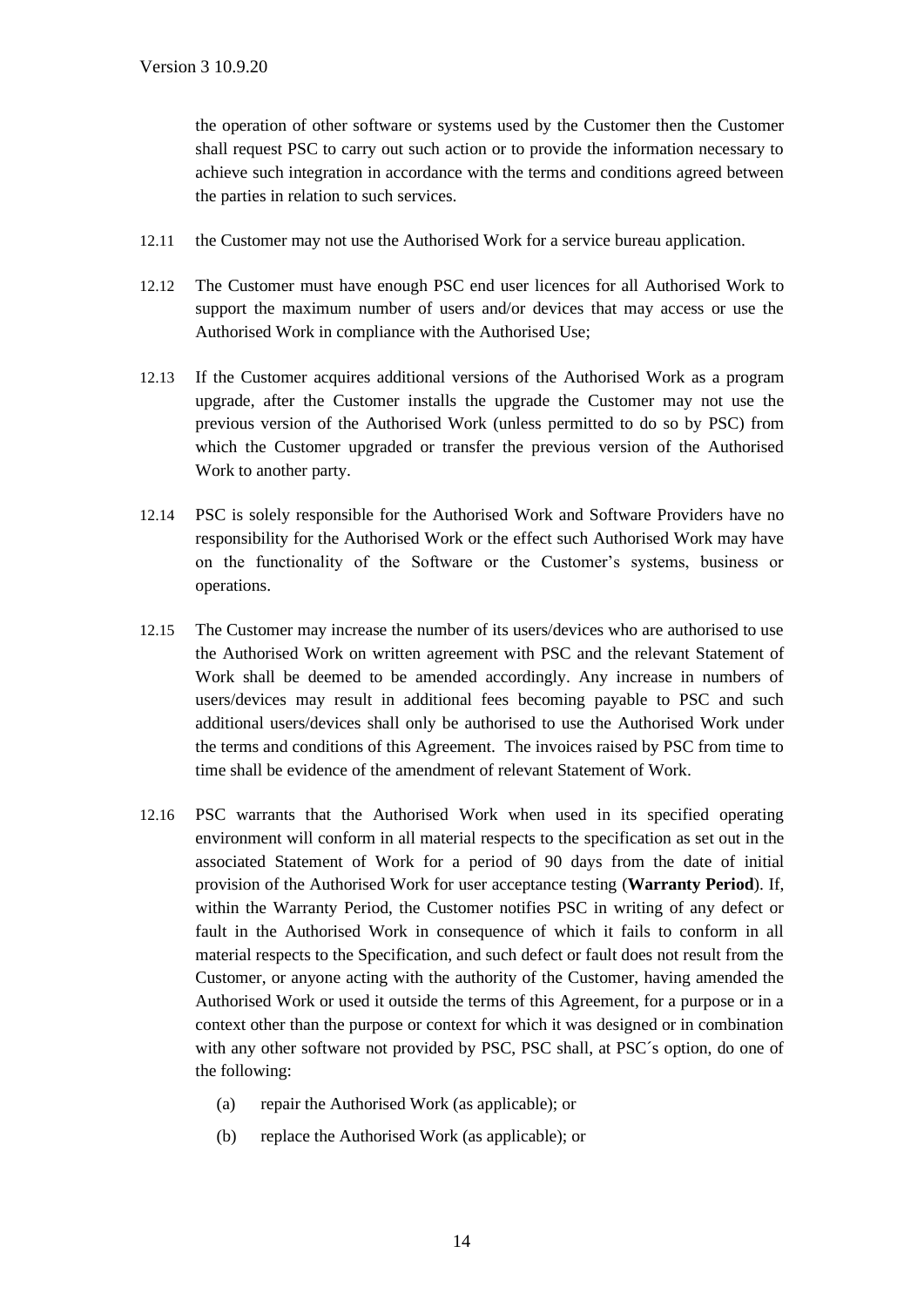(c) terminate this Agreement immediately by notice in writing to the Customer and refund any of the fee paid by the Customer for the specific Authorised Work that breaks this warranty as at the date of termination (less a reasonable sum in respect of the Customer´s use of the Authorised Work to the date of termination) on return of the Authorised Work and all copies thereof,

provided the Customer provides all the information that may be necessary to assist PSC in resolving the defect or fault, including sufficient information to enable PSC to re-create the defect or fault.

- 12.17 PSC does not warrant that the use of the Authorised Work will be uninterrupted or error-free or that PSC will correct all software defects. The Customer is responsible for the results obtained from use of the Authorised Work.
- 12.18 The Customer accepts responsibility for the specification of the Authorised Work to achieve its intended results.
- 12.19 The Customer acknowledges that all Intellectual Property Rights in the Authorised Work (including any updates or modifications) belong and shall belong to PSC and the Customer shall have no rights in or to the Authorised Work other than the right to use it in accordance with the terms of this Supply Agreement and the Software Provider Conditions. The Authorised Work is copyrighted and licensed by PSC, not sold. The Customer shall do or procure to be done all such further acts and things and execute or procure the execution of all such other documents as PSC may from time to time require for the purpose of giving PSC the full benefit of the provisions of this clause 12.

# **13. CHAIN OF COMMUNICATION**

- 13.1 Each party shall appoint a representative. (the "Representative") The Representative shall be the single point of contact between PSC and the Customer and shall have the duties stated below. If either or both the Customer and PSC do not appoint a representative then the Customer's representative shall be the person who accepts PSC's proposal or who requires PSC t to perform services, carry out work or provide products or provide a licence for Software or their successor and PSC's representative shall the person designated by PSC to manage the account or their successor.
- 13.2 PSC's representative shall:-
	- (a) be the primary point of contact with the Customer for all relationship issues (but not operational issues which shall be addressed by the person named in the applicable Statement of Work Schedule or, in default, PSC's appointed Project Manager or Helpdesk Manager);
	- (b) be the primary person to whom the Customer should address any questions, notify any problems identify any issues or impart any information relating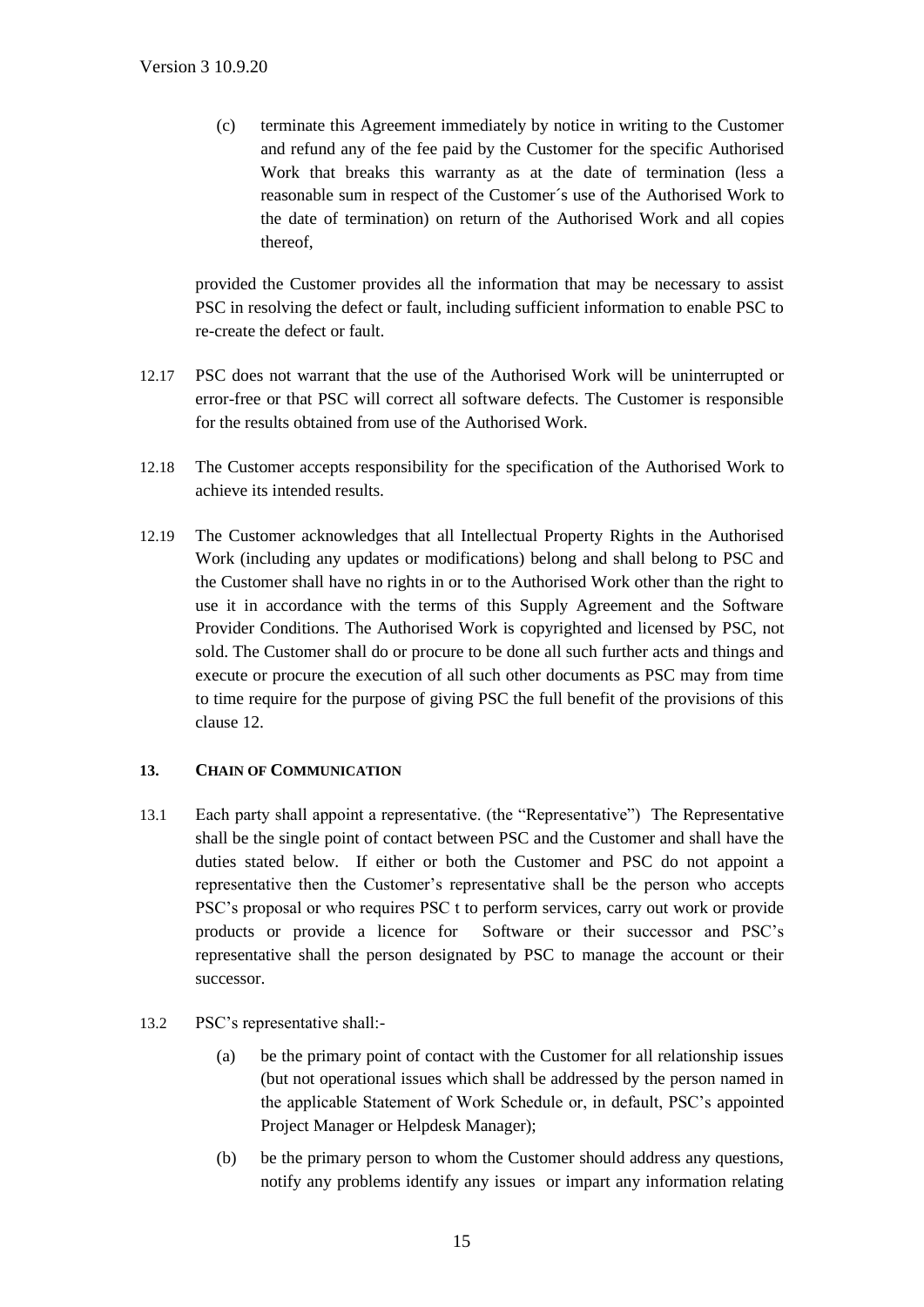to the performance of any existing services in the event that a resolution cannot be achieved by the operational contact;

- (c) prepare reports from time to time of ongoing matters for discussion with the Customer relationship manager of PSC;
- (d) be the primary person with initial responsibility to resolve any operational disputes that cannot be resolved at an operational level; and
- (e) do everything reasonably necessary or required to develop the day to day relationship between PSC and the Customer.
- 13.3 The Customer's representative shall:-
	- (a) be the primary point of contact with PSC for all relationship issues;
	- (b) be the primary person to whom PSC should address any questions, notify any problems identify any issues or impart any information relating to the performance of any existing services in the event that a resolution cannot be achieved by the operational contact; and
	- (c) prepare reports from time to time of ongoing matters for discussion with the PSC relationship manager of the Customer;
	- (d) be the primary person with initial responsibility to resolve any operational disputes which cannot be resolved at an operational level and;
	- (e) do everything reasonably necessary or required to develop the day to day relationship between the Customer and PSC.
- 13.4 Instructions received from or information given by either party shall not be valid unless received from, given by, or verified by that party's Representative
- 13.5 Either party can change their Representative on a permanent or temporary basis from time to time on giving the other party written notice.

#### **14. DISPUTE RESOLUTION**

- 14.1 The Customer and PSC shall attempt to resolve any dispute arising out of or relating to any matter arising from or relating to the Agreement or any Ancillary Agreement through negotiations between senior executives of the Customer and PSC, who have authority to settle the same.
- 14.2 Either Party may issue a written "invitation to negotiate" to the other and the receiving Party shall have thirty days to make its initial response. The "invitation to negotiate" must contain sufficient detail to allow the receiving Party consider the issue of dispute and to make a response. Any such negotiation shall be without prejudice to the payment obligations of the Customer which must be honoured in full subject to the Customer's right to obtain a refund of a portion of the amount paid if agreed or determined by subsequent arbitration.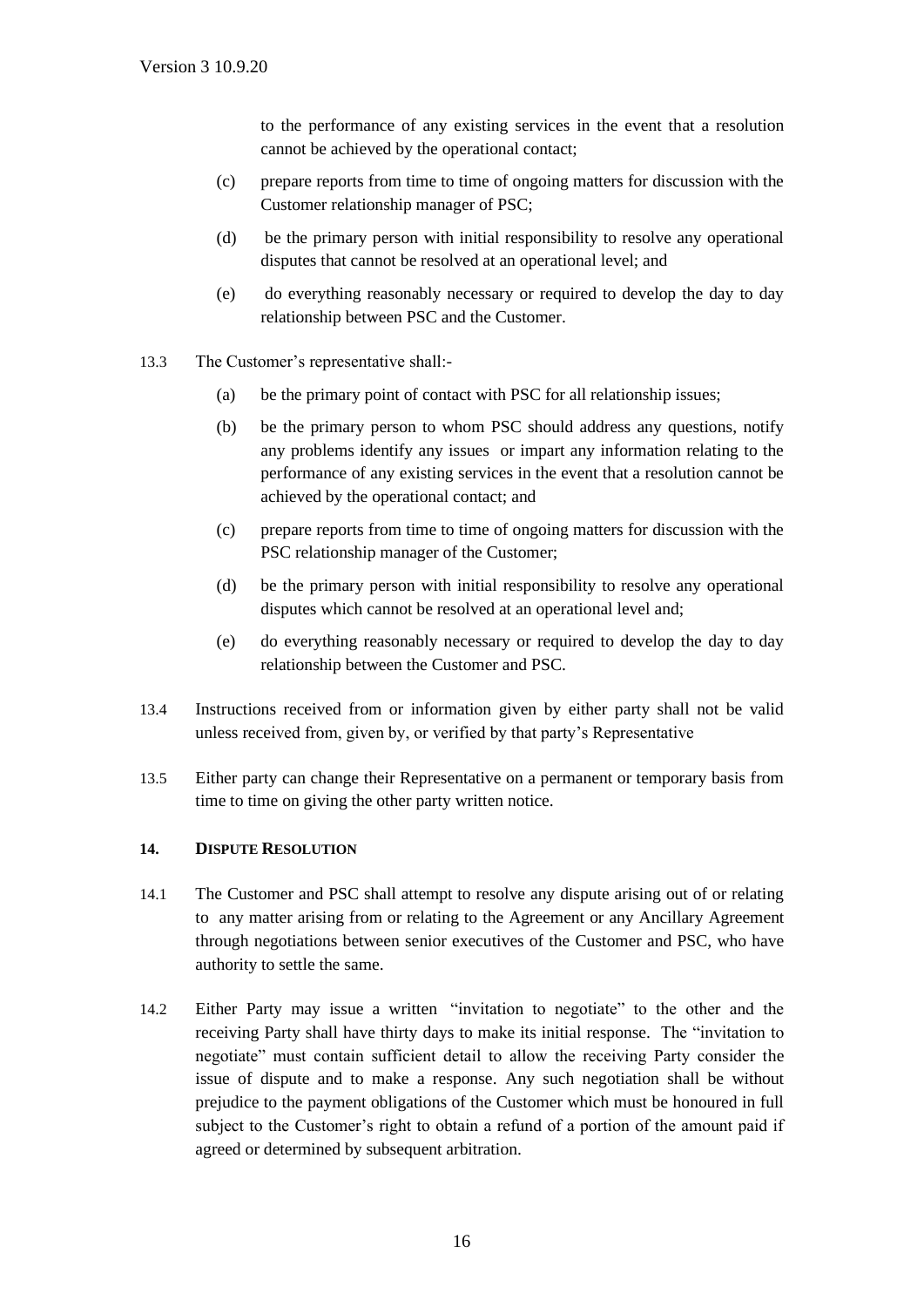14.3 If the matter is not resolved by negotiation within 60 days of receipt of a written 'invitation to negotiate' then it shall be referred to mediation, and in default of agreement as to the mediator to be appointed and applicable rules, a mediator shall be nominated by the President for the time being of the Law Society of Ireland or the next available officer thereof ("LSI"). The mediation shall be carried out in accordance with such rules and process as shall be agreed between the Customer and PSC or as the mediator may decide. In default of resolution at the mediation, the dispute shall be referred to Arbitration and in default of agreement as to the arbitrator to be appointed and applicable rules, an arbitrator shall be nominated by LSI and the Arbitration shall be carried out in accordance with the Arbitration Acts for the time being in force and under the rules of the Chartered Institute of Arbitrators in Ireland.

# **15. RISK AND TITLE**

- 15.1 Risk in, any media, hardware, equipment or other products bearing any Software, Authorised Work or documentation or other information that may from time to time be supplied by PSC to the Customer shall pass to the Customer on delivery to the Customer.
- 15.2 If any hardware or other tangible products are sold to the Customer (the "**Hardware**"), ownership of and legal title in the Hardware provided to the Customer by PSC shall not pass to the Customer until PSC has received payment in full of all monies owed by the Customer to PSC. Until ownership of the Hardware passes to the Customer, the Hardware shall be adequately stored separately by the Customer (in a satisfactory condition) from other goods held by the Customer, shall be clearly identifiable and shall not be mixed with other goods or altered in any way.
- 15.3 The Customer shall lose its rights to possession of the Hardware if the Customer is in material breach of the Agreement or the relevant Ancillary Agreement (including for failure to pay) or the Agreement or Ancillary Agreement terminates and the Customer does not pay all outstanding amounts under the relevant agreement within 30 days of such amounts becoming due. If the Customer loses its rights to possession of the Hardware, PSC may require the Customer (at the Customer's own expense) to deliver up the Hardware in its possession or irrevocably incorporated into another product.
- 15.4 The Customer grants to PSC an irrevocable licence for PSC, its agents and employees to enter any premises where the goods of the Customer are stored to ascertain whether the Hardware is stored there and to inspect, count, recover and repossess the Hardware.

# **16. NOTICES**

16.1 Any notice given under the Agreement or any Ancillary Agreement shall be in writing and signed by or on behalf of the party giving it and shall be served by delivering it personally, or sending it by pre-paid recorded delivery or registered post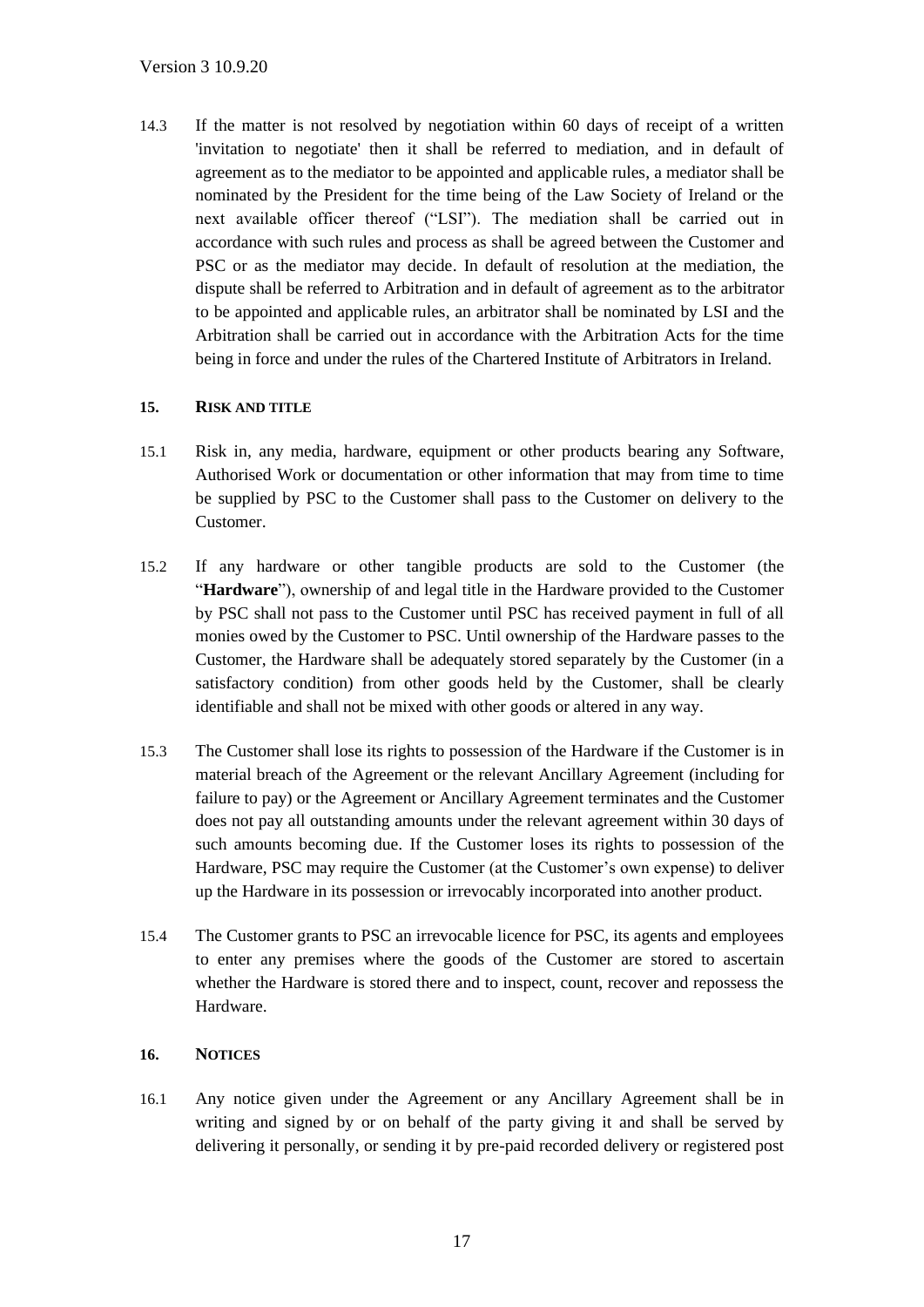to the relevant party at its last known address. Any such notice shall be deemed to have been received:

- (a) if delivered personally, at the time of delivery;
- (b) in the case of pre-paid recorded delivery or registered post, 48 hours from the date of posting.
- 16.2 In proving such service it shall be sufficient to prove that the envelope containing such notice was addressed to the address of the relevant party and delivered either to that address or into the custody of the postal authorities as a pre-paid recorded delivery or registered post.

# **17. ENTIRE AGREEMENT**

17.1 The Agreement, the Statement of Work, the Ancillary Agreements, the documents annexed as appendices to the Ancillary Agreements or otherwise referred to herein (and in the Ancillary Agreements) including without limitation any Software Provider Conditions and additional requirements and licence terms relating to the Software contain the whole agreement between the Customer and PSC relating to the subject matter hereof and supersede all prior agreements, arrangements and understandings between the Customer and PSC relating to that subject matter. In the event of any conflict between any provision of the Agreement and any Software Provider Conditions or Software Provider additional requirements and licence terms relating to the Software, the Software Provider Conditions, Software Provider's requirements and licence terms shall prevail SAVE THAT any provision of the Software Provider's licence terms relating to a money back guarantee are hereby expressly excluded. By downloading, installing, copying, accessing, clicking on an "accept" button or otherwise using the Software the Customer agrees to any additional requirements and licence terms relating to the Software required by the Software Provider.

### **18. VARIATION**

Without prejudice to the provision for approving Changes in clause 26 the Customer and PSC may agree to vary the terms of the Agreement, including the Statement of Work and Ancillary Agreements in writing and signed by or on behalf of each of the Customer and PSC.

### **19. [INENTIONALLY DELETED – USED FOR NUMBER REFERENCING ONLY]**

#### **20. SEVERANCE**

20.1 If any provision of the Agreement or any Ancillary Agreement (or part of a provision) is found by any court or administrative body of competent jurisdiction to be invalid, unenforceable or illegal, the other provisions shall remain in force.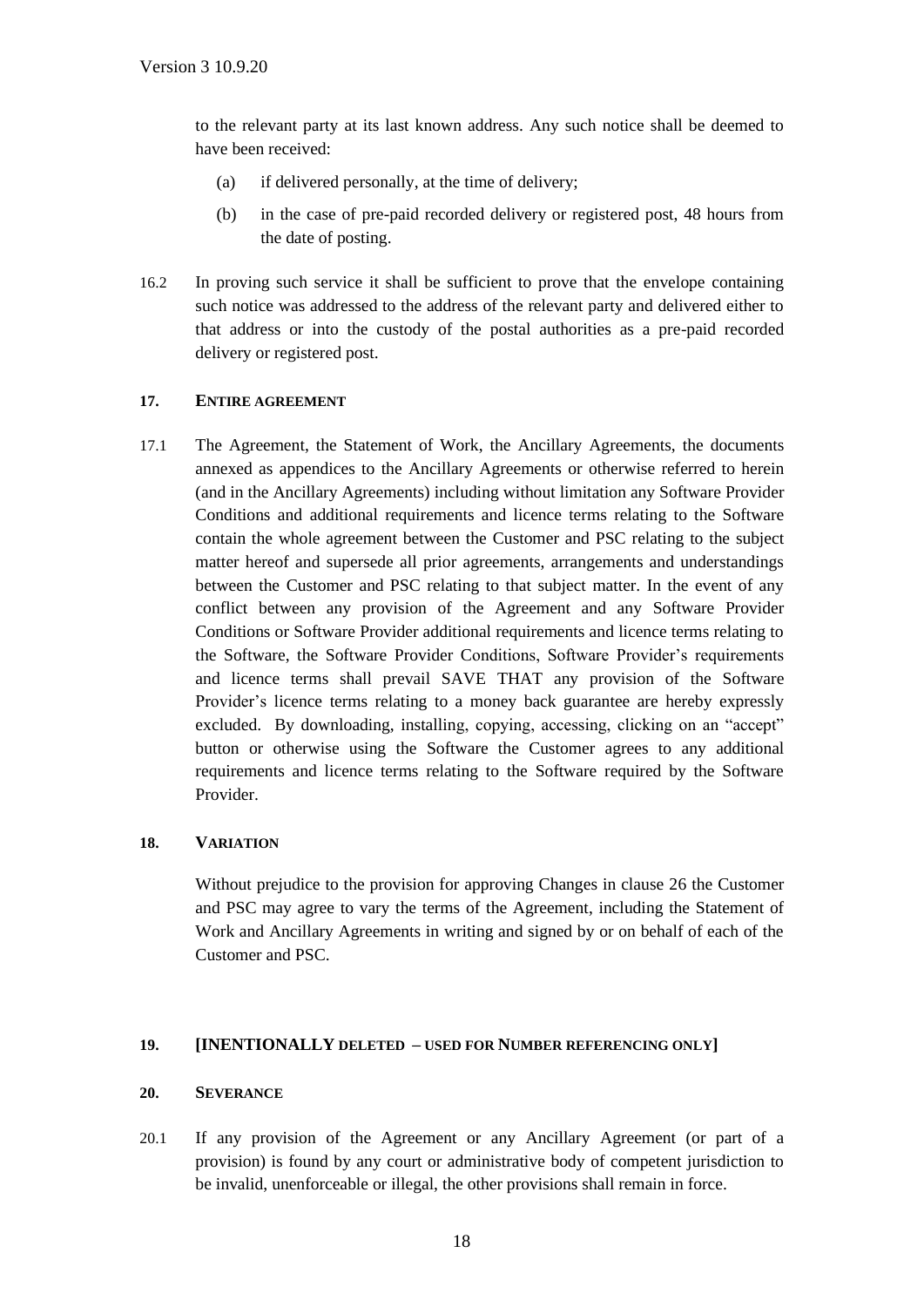20.2 If any invalid, unenforceable or illegal provision would be valid, enforceable or legal if some part of it were deleted, the provision shall apply with whatever modification is necessary to give effect to the commercial intention of the Customer and PSC.

# **21. WAIVER**

No forbearance or delay by the Customer or PSC in enforcing its rights under the Agreement or an Ancillary Agreement shall prejudice or restrict the rights of that party, and no waiver of any such rights or of any breach of any contractual terms shall be deemed to be a waiver of any other right or of any later breach..

### **22. FORCE MAJEURE**

Neither the Customer nor PSC shall be liable to the other for any delay or nonperformance of its obligations under the Agreement or any Ancillary Agreement arising from any cause beyond its control including, without limitation, any of the following: act of God, governmental act, war, fire, flood, explosion or civil commotion. For the avoidance of doubt, nothing in this clause 21 shall excuse the Customer from any payment obligations under the Agreement or any Ancillary Agreement. Where such a delay is requested or initiated the following shall apply: -

- a. All invoices issued by PSC shall become payable within seven days.
- b. Insofar as may be possible, an orderly shutdown of work will be required to bring work in progress to a stable position.
- c. All work in progress at PSC will be brought to an orderly shutdown and PSC will issue an invoice to the Customer for all work completed up to the end of the orderly shutdown.
- d. At a later point in time, without prejudice to clause 22.1, when the conditions causing the delay cease, PSC may have extraordinary costs associated with the resumption of the Services. The Customer and PSC will take reasonable steps to mitigate such costs but subject to this PSC shall not be obliged to resume Services unless such extraordinary costs are paid.
- 22.1 In the event that such delay or prevention continues for more than eight weeks, the party whose performance is not delayed or prevented may terminate the Agreement on 30 days´ written notice to the other party, in which case the provisions of clause [10](#page-13-0) and any applicable sub-clauses of clause 9 shall apply.

#### **23. NON-SOLICITATION**

Each of the Customer and PSC agree that, during the term of the Agreement and for a period of twelve months from the date of termination of the Agreement, it shall not (without the other party's prior agreement in writing, which shall not be unreasonably withheld or delayed) directly or indirectly offer to employ, engage as an independent contractor or induce any person who has been associated in a technical or managerial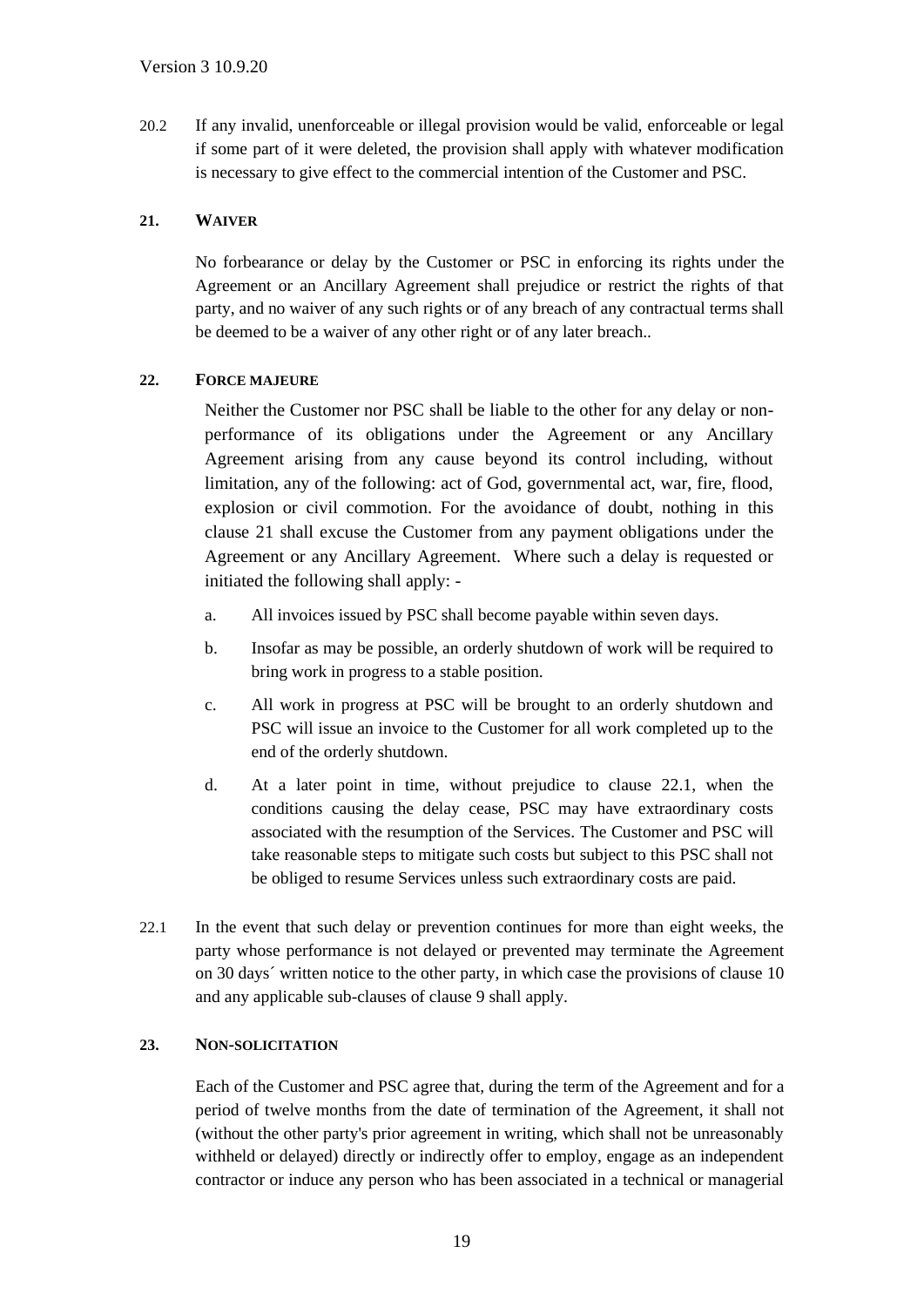capacity with any of the Services during the preceding twelve months to leave the other party's employment. For the avoidance of doubt, this clause shall continue to apply where an Ancillary Agreement has been terminated but the Agreement remains in force with the relevant twelve month period only beginning on termination of the Agreement and not the termination of an Ancillary Agreement.

# **24. ASSIGNMENT**

- 24.1 The Customer has no right to sub-license, sub-contract or to assign the benefit or burden of the Agreement or any Ancillary Agreement in whole or in part, or in any way transfer any of its rights or obligations under the Agreement or any Ancillary Agreement without the prior written consent of PSC and/or the Software Provider and any attempt to do any of the foregoing without such consent is void.
- 24.2 In addition to its right to appoint a substitute pursuant to clause 3.3 PSC may sublicense, sub-contract, assign, charge or otherwise transfer any of its rights or obligations under the Agreement or any Ancillary Agreement, provided it gives written notice to the Customer of any sub-licence, assignment, charge or other transfer.

### **25. GOVERNING LAW AND JURISDICTION**

- 25.1 The Agreement, any Ancillary Agreements and any dispute or claim arising out of or in connection with the Agreement, any Ancillary Agreement or their subject matter or formation (including non-contractual disputes or claims) shall be governed by and construed in accordance with Irish law.
- 25.2 The Customer and PSC irrevocably agree that the courts of Ireland shall have exclusive jurisdiction to settle any dispute or claim that arises out of or in connection with the Agreement, any Ancillary Agreement or their subject matter or formation (including non-contractual disputes or claims).

# **26. CHANGE MANAGEMENT**

- 26.1 Any change to or requirement for a change to the Agreement, any Ancillary Agreement or the Services requested by the Customer (a "**Change**") shall be made in accordance with the following procedure:
	- (a) The Customer will provide PSC with a written request detailing the proposed Change and the person within the Customer's undertaking to whom all correspondence in respect of the Change must be addressed (the "Change Representative");
	- (b) PSC will provide the Change Representative with an evaluation report on the proposed Change which will cover feasibility, impact on any time or other schedules contained or referred to in the Agreement, any Ancillary Agreement, the Clauses, the Schedules, resource requirements and/or any cost effects (the "Evaluation Report");